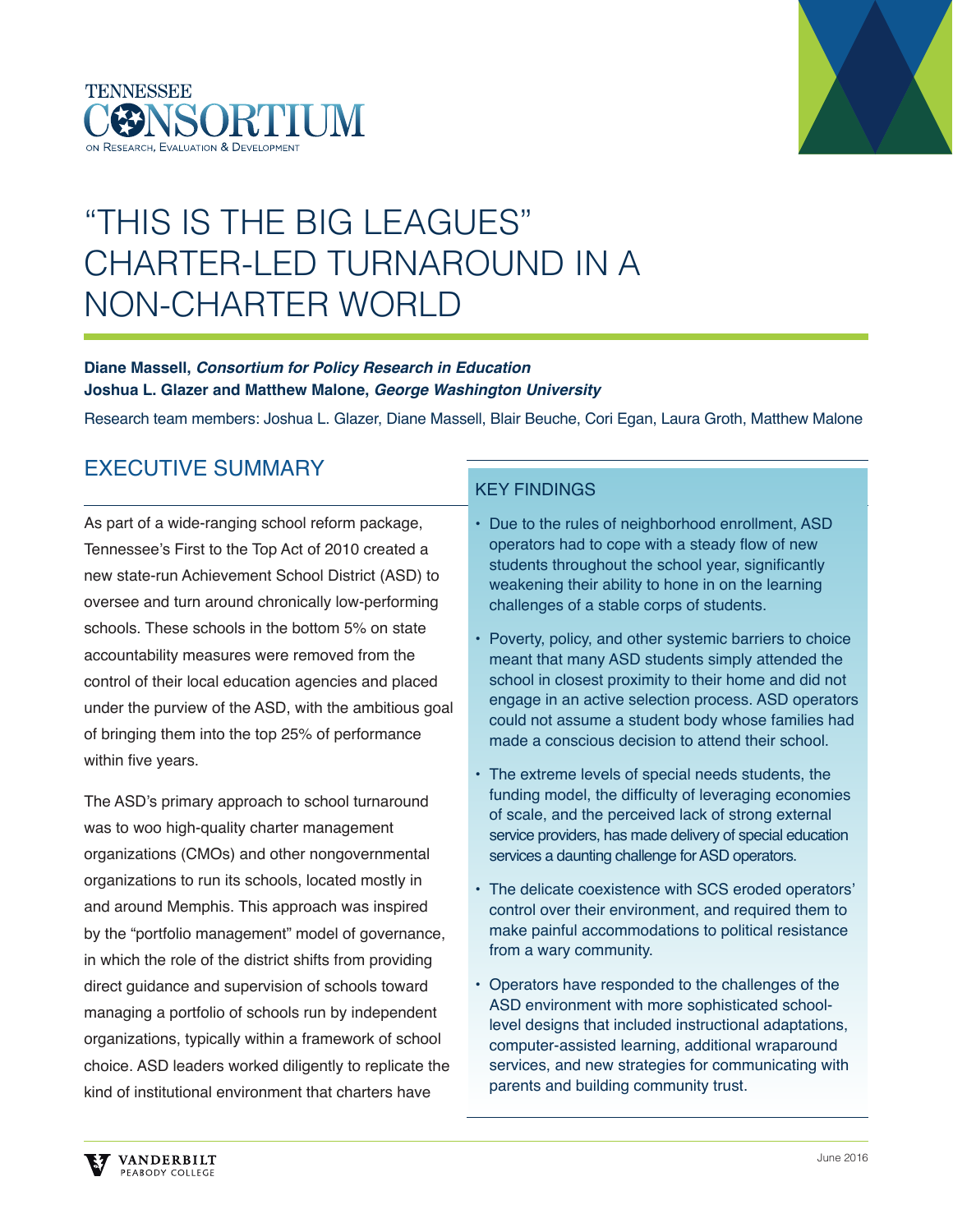

found conducive to their growth and development in other settings, including efforts to maximize operator autonomy, push down per pupil funding, and enable families to more effectively select among schools. Still, certain policy constraints, such as limits on school choice, were beyond the ASD's authority or ability to change. Furthermore, the ASD was committed to managing turnaround within a traditional system of neighborhood school enrollment.

High-profile CMOs have historically been reluctant to embrace school turnaround or operate in institutional environments that differ substantially from their usual In general, four years of experience with the ASD have revealed daunting challenges. While charter operators were not naïve about the conditions in the ASD, many did not fully anticipate how much these differences would influence their instructional and organizational designs, expand their mission, and require complex adaptations. The main findings of the paper are summarized below.

### Challenges of Neighborhood Enrollment and Constrained School Choice

Tennessee legislation required ASD schools to recruit

circumstances. The ASD represents a significant and muchwatched effort to turn that tide. While the turnaround conditions here may have given pause to some CMOs, the ASD also presented them with a rare

High-profile CMOs have historically been reluctant to embrace school turnaround or operate in institutional environments that differ substantially from their usual circumstances. The ASD represents a significant and much-watched effort to turn that tide.

students within the boundaries of the school's neighborhood attendance areas, or from other lowperforming priority schools. The rules of zoned neighborhood enrollment restricted charters' usual ability

opportunity to prove their mettle in a district where the leaders were strongly committed to their success and aligned to the same managerial principles.

This paper, based primarily on 140 interviews with leaders of the ASD and nine charters or independent operators, describes the turnaround environment and policy context of the ASD. It discusses how these circumstances replicate or depart from the more typical charter experience, the challenges that emerged, and how operators have responded to them.

to draw from a broad pool of families. But at least as importantly, these rules also removed a significant mechanism that many charters use to create stability in their schools: control over the timing of student entry. The circumstances of high mobility that are common in poor neighborhood schools left operators to cope with new and unfamiliar students throughout a school year, and significantly weakened their ability to hone in on the learning challenges of a stable corps of students over an extended period of time. Charters in the ASD needed elaborate and multifaceted strategies to deal with this transience and a wider spectrum of student experiences and academic needs.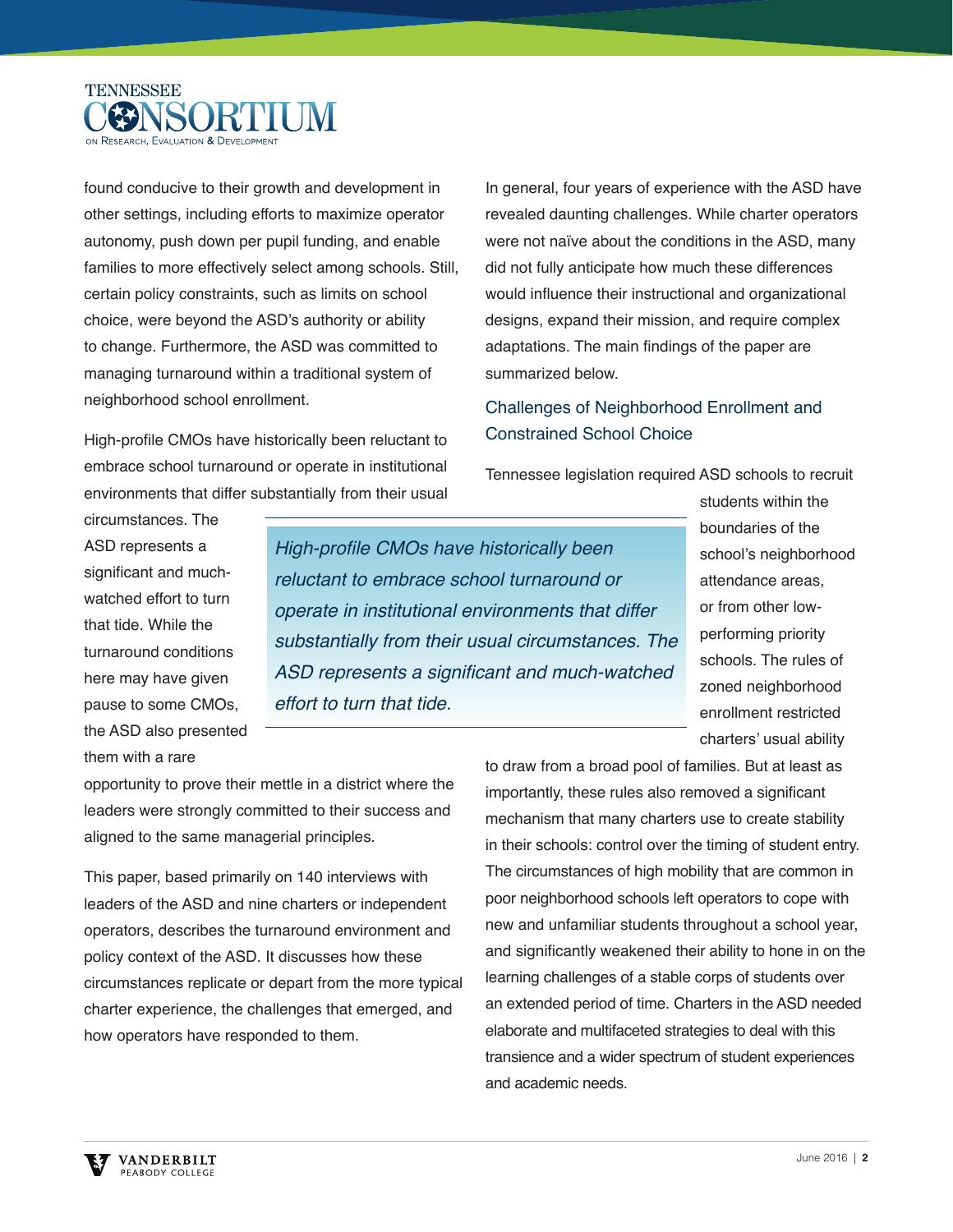

Relatedly, in a more open choice environment, charters are more likely to engage with students and families who voluntarily selected the school and explicitly committed to its educational approach and values. But poverty, policy, and other systemic barriers to choice meant that many ASD students simply attended the school in closest proximity to their home and did not engage in an active selection process. Charter operators found it harder to inculcate a common school culture and set of behavioral expectations among their students and families, both of which are central tenets of the larger charter movement.

#### Challenges of Serving Students with Special Needs

ASD operators served a substantially higher concentration of students with special needs than was typical in other charter schools in Tennessee, and the proportion and depth of need has grown over time. Furthermore, unlike their peers elsewhere, ASD charters were fiscally responsible for neighborhood students zoned to their school, even if these students received specialized services elsewhere. Whereas traditional districts usually coordinate this work across schools to alleviate some of the financial strain and provide expertise for students with rare or severe disabilities, the ASD's commitment to charter autonomy and devolving resources to operators inhibited them from taking similar action. Charters have had to rely on a small set of external providers, including the Shelby County School (SCS) district of Memphis, to offer supports that were at least initially beyond their own capabilities to provide. ASD leaders and its operators have devoted considerable attention to addressing what has proven to be one of the most formidable financial and educational challenges in the ASD.

#### Challenges of Community Resistance

Despite the ASD's considerable statutory authority, SCS retained substantial control and informal powers that made operators vulnerable to its decisions. For example, SCS exercised considerable authority on such issues as the selection of priority schools for the ASD, and made decisions that removed some charters' ability to phase in to a school one grade at a time, as many prefer to do. Numerous aspects of operators' work was also influenced by SCS's inaction on such issues as creating a common enrollment application to facilitate parental selection of schooling options, or a common accountability framework to ease requirements on charters located in both the ASD and SCS.

Furthermore, the ASD and its operators experienced a high degree of community resistance and pushback to the idea of the state removing schools from their traditional district. This made it urgent for operators, particularly those that were not from the local community, to more intentionally build strong ties to parents and the wider community. Although many operators embraced the challenge with farranging efforts to secure community acceptance and buy-in, these initiatives further tapped their limited organizational resources.

#### ASD Operators Respond

The ASD operators initiated numerous changes and made extensive efforts to respond to the instructional and organizational demands of this turnaround environment. They reorganized assessment and instruction to provide more intensive, small group learning opportunities. Toward this end, some operators developed different strategies to better diagnose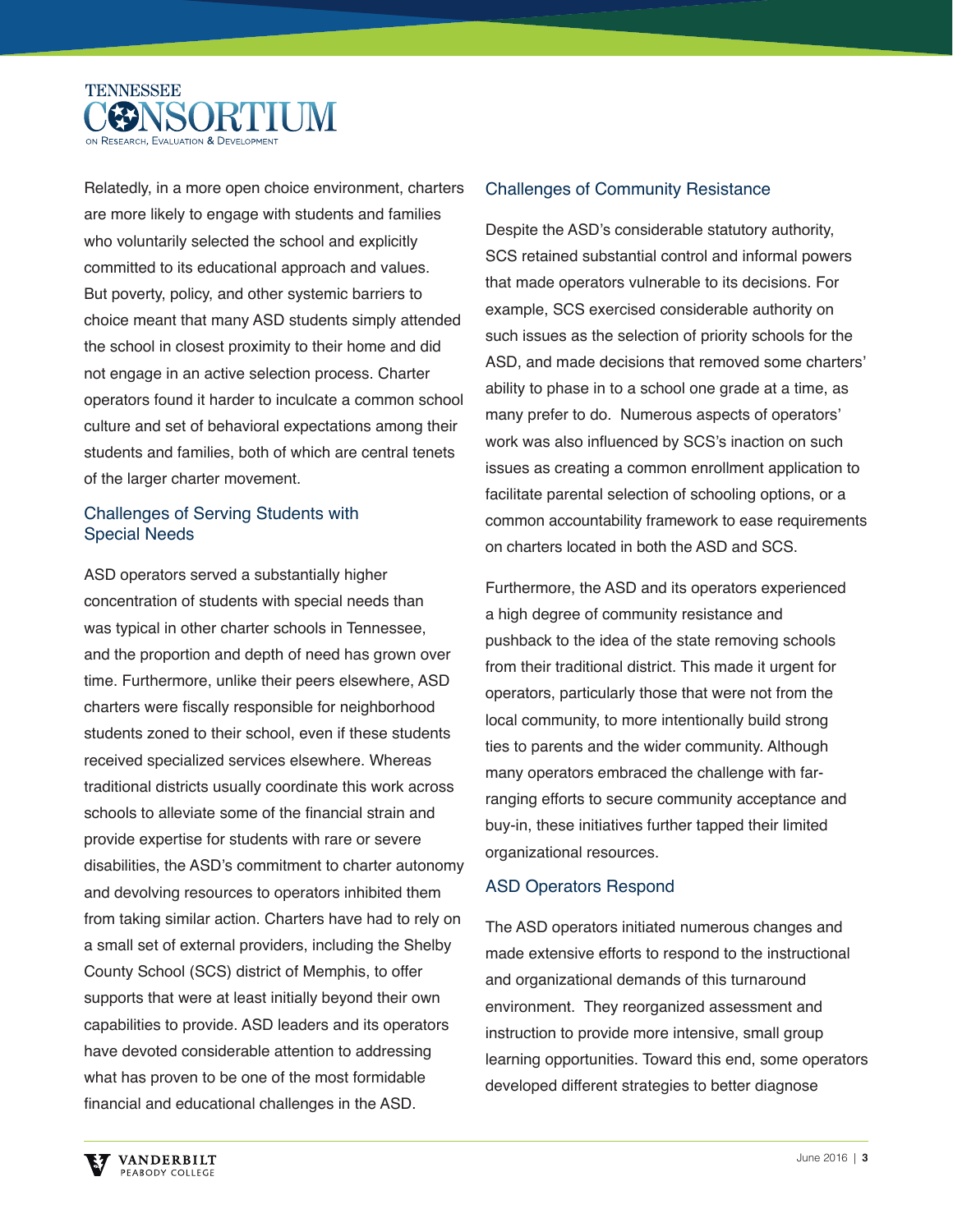

learning needs and measure growth across cohorts of students, reorganized staffing and schedules to put multiple adults in a classroom, or introduced computer-assisted instruction. They also added or reallocated resources to expand the types of special education classrooms and services they provided, and collaborated with other operators to leverage economies of scale by sharing expertise. Operators also expanded wraparound services to address a broader array of student and family needs, and developed new strategies to communicate with parents, build a positive school culture, and generate trust in their neighborhood communities.

These adaptations are reminiscent of a handful of successful comprehensive school reform initiatives that also lacked the advantages of being schools of choice but that compensated with highly sophisticated designs

for teaching, learning, and leadership. But these adaptations and expansions come at a cost. Whereas charters are based on a system of governance designed to focus them on a circumscribed set of goals, the turnaround circumstances in the ASD caused operators to considerably stretch their boundaries and become more "goal-diffuse" organizations that in some ways resemble traditional US schools. Many ASD operators bring a tremendous amount of institutional knowledge and experience that is reflected in their passion and in thoughtful strategies to address the challenges here. If these models can be adapted to the turnaround environment of the ASD, students, families, and neighborhoods all stand to gain. But the turnaround space for charters here is indisputably different from their usual circumstances, and as such calls for a very different type of schooling operations.

### I. INTRODUCTION

In 2010, Tennessee passed the First to the Top Act, a wide-ranging piece of legislation that set forth substantial changes affecting schools and teachers across the state. Among its many provisions, First to the Top created several remedies to address schools that chronically perform in the bottom 5% on state accountability measures, designated as "priority" schools. One major initiative was to remove a segment of these priority schools from their local education agency and place them under the purview of a new state-run turnaround district, the Achievement School District (ASD), with the ambitious goal of bringing them into the top 25% of performance within five years.

While state efforts to take over and turn around schools and districts are not new, they vary considerably in scope and style (Rutgers Institute for Education Law and Policy, 2002; Joachim & Murphy, 2013; Smith, 2015; Therriault, 2015). For example, whereas the Michigan Education Achievement Authority runs all of its schools, the ASD leaders have primarily sought to woo high-quality charter management organizations (CMOs) or other nongovernmental organizations to do so. Since its first year of operations in 2012, the ASD has taken on 29 schools but directly manages only five. The remainder are run by independent operators or charter management organizations. All but two are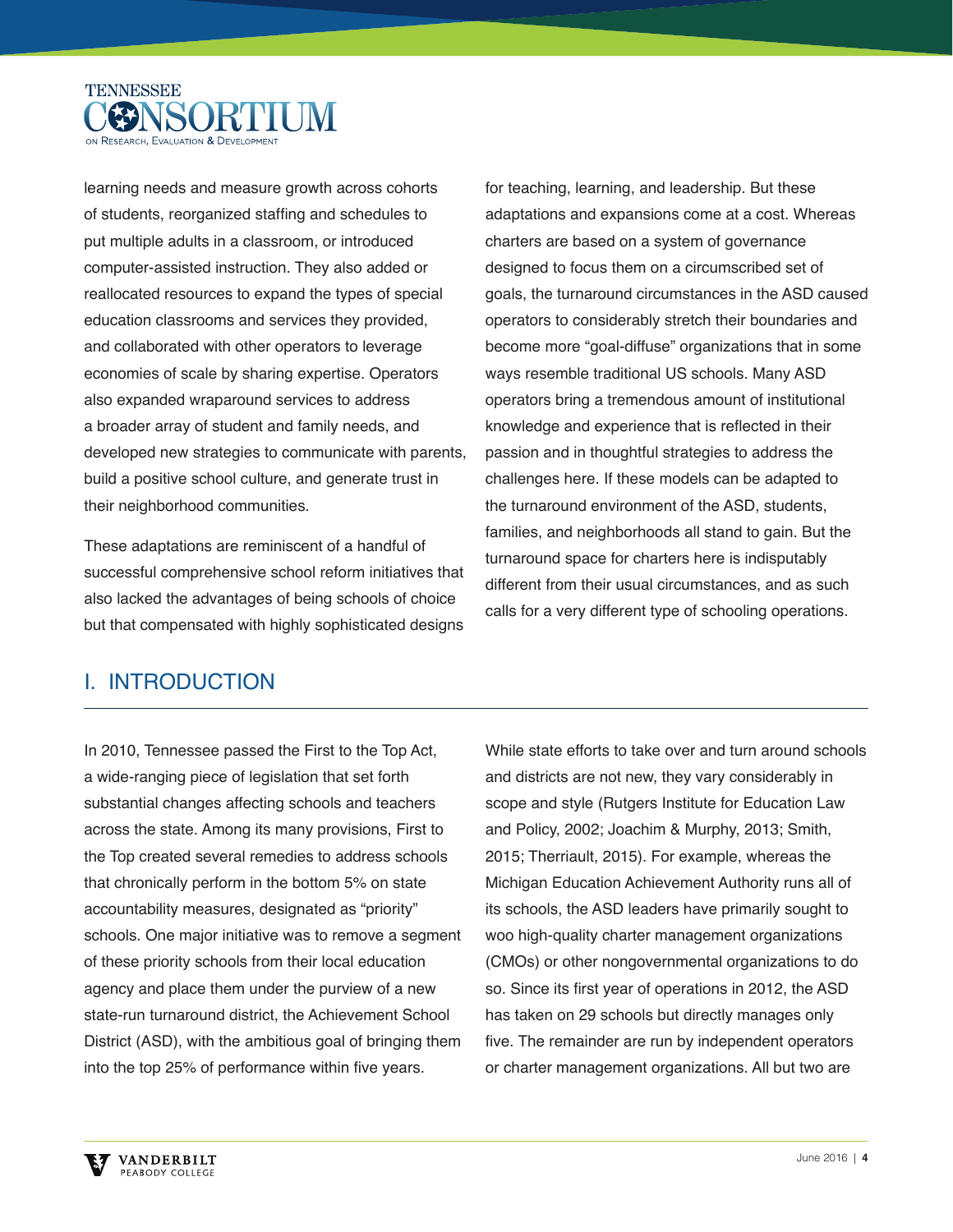

currently located in the Shelby County Schools district, which includes Memphis and the surrounding suburbs.

The ASD's overall approach to improvement draws from the "portfolio management" model of governance (Bulkley, Henig, & Levin, 2010). In portfolio management the role of the district shifts from directly

supervising schools toward overseeing and enforcing accountability for a portfolio of schools run by independent organizations within a school choice environment. The expectation is that school operators which are most successful in demonstrating effectiveness and engendering parental support will be permitted to grow their network of schools, while those deemed

ineffective would be gradually removed (Lake & Hill, 2009). Consistent with these ideas, ASD leaders have sought to replicate the kind of environment that charters have found conducive to their growth and development, including efforts to maximize operational autonomy, push down per pupil funding, and pursue policies that would enable families to more effectively choose among schools (Glazer, Massell, & Malone, 2015).

The ASD strategy draws inspiration from New Orleans' Recovery School District (RSD), where charter organizations run the vast majority of city schools under the umbrella of state management, and where academic gains have been widely hailed if not incontrovertible (Sims & Rossmeier, 2015; Jabbar et al., 2014). There are some critical differences between these two districts, to be sure, such as their relative scale and the fact that choice is citywide in the RSD but

not the ASD. But both are high-profile cases in which charter schools and nongovernmental school operators have migrated from a traditional position on the periphery of the public system to more central roles.

Several states are now looking to duplicate these types of strategies by creating their own turnaround districts.

ASD leaders have sought to replicate the kind of environment that charters have found conducive to their growth and development, including efforts to maximize operational autonomy, push down per pupil funding, and pursue policies that would enable families to more effectively choose among schools.

> Independent operators and CMOs have received substantial investments from private philanthropic and government sources that seek to increase the role of charter schools in the turnaround endeavor.

Supporting this trend is widespread political acceptance of charters and of some versions of choice as a way to address fairness and equity issues and improve failing urban schools. Advocates see choice as a means of enabling poor families to participate in higher quality institutions and promote desegregation and as an alternative to less politically palatable and more disruptive strategies such as mandatory busing (Orfield & Frankenberg 2013; McDermott, 1999).

But despite growing popularity and substantial funding from government and philanthropic sources, charters still represent only a small fraction of public schooling<sup>1</sup> and play a minor role in efforts to improve the nation's

\_\_\_\_\_\_\_\_\_\_\_\_\_\_\_\_\_\_\_\_\_\_\_\_\_\_\_\_\_\_\_\_\_\_\_\_\_\_\_\_\_\_\_\_ 1 National estimates of charter schools range between 3-7%.

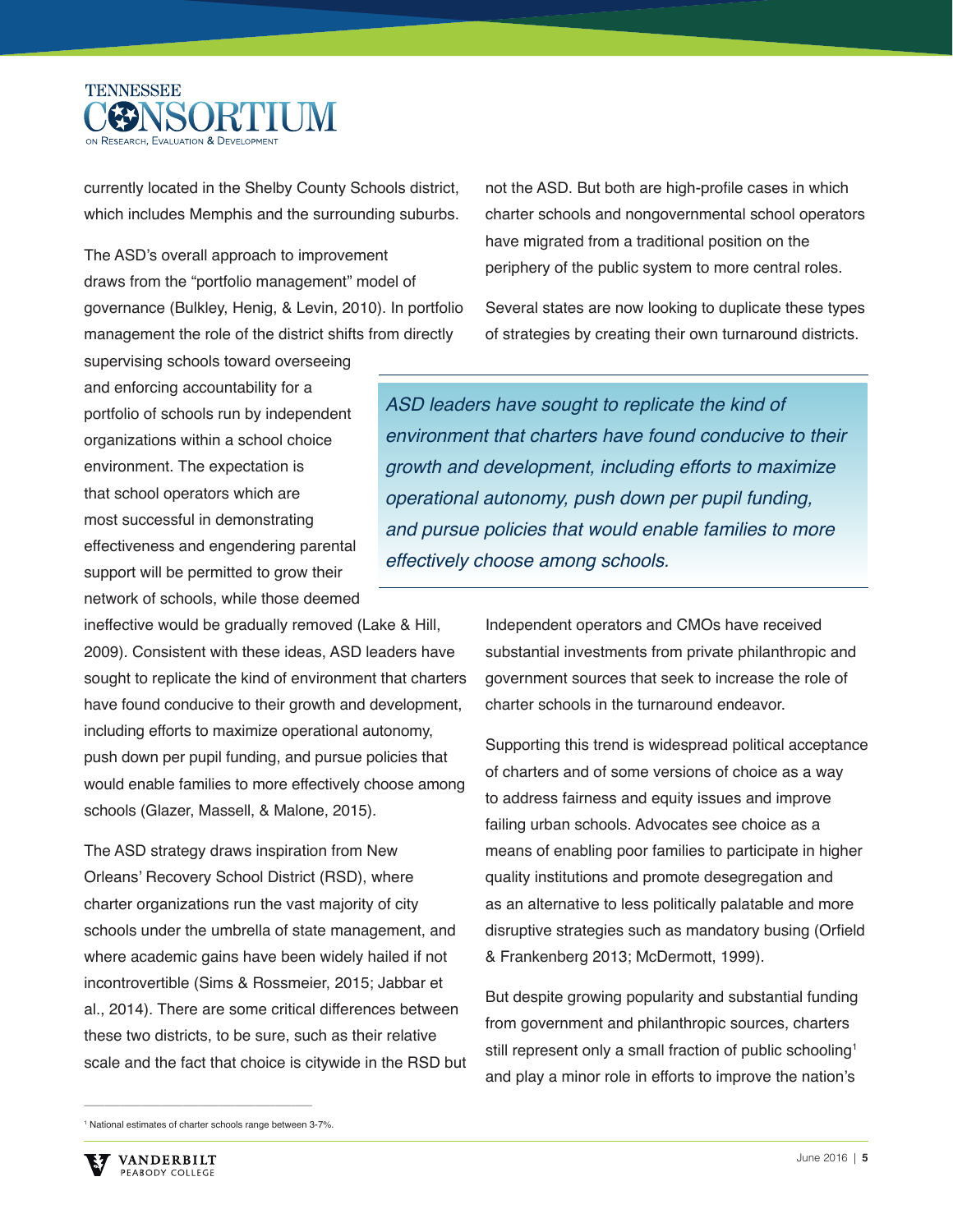

most chronically underperforming schools. This has not escaped the attention of national education leaders. In a 2009 speech, U.S. Secretary of Education Arne Duncan directly appealed to the charter movement to engage in the formidable challenge of school turnaround:

We have great charter networks like Aspire, KIPP, Achievement First and Uncommon Schools. You're steadily getting to scale. Today, I am challenging you to adapt your educational model to turning around our lowest–performing schools. I need you to go outside your comfort zones and go to underserved rural communities and small cities. We are asking states and districts to think very differently about how they do business.

Duncan is not alone in his effort to induce charters into the work of school turnaround. Policymakers, funders, and advocates across the country see the turnaround space as an opportunity to expand the role of charter schools, and charter schools as a way to improve the outcomes in those same schools (Bachofer, 2014). Kevin Huffman, former Tennessee Commissioner of Education, said:

There's not enough capacity in the world for the charter sector to grow 20% a year on the backs of fresh starts [newly-created schools]. So I think there was a broad interest in the charter sector generally in figuring this out and getting better at it. But it's different work...if they can figure it out and do it well, I think they will be enthusiastic about staying the course.<sup>2</sup>

Yet despite the encouragement of policymakers and funders, relatively few CMOs have come to embrace this challenge. It is not difficult to understand why. The operation of turnaround schools occurs in conditions that are often fundamentally different from charters' usual operating environment. For example, whereas charters typically enjoy a wide zone of autonomy and independence, charters in turnaround environments may be more closely managed by state or local government authorities and have greater constraints on their discretion. They may be asked to assume control over existing neighborhood schools, rather than operate schools with open choice. And while typical charter contracts include some performance standards, turnaround situations can demand a rapid rise in outcomes that is extremely difficult to accomplish. Such conditions impose a set of circumstances that national CMOs have been reluctant to enter (Therriault, 2015).

In this paper, we set out to describe the conditions of the turnaround environment in Tennessee as managed by the ASD under the guidelines and constraints of its policy context. We focus on how the circumstances here replicate or depart from charters' more typical environment and set of experiences, what these differences mean, and how operators have responded to these challenges. We draw largely from the 140 interviews that we conducted between 2013 and 2016 with leaders from the ASD and nine operators (Appendix A).

Briefly, we found that despite the ASD's substantial efforts to recreate the kind of institutional environment to which many charter schools and CMOs were accustomed, several factors greatly expanded operators' scope of work and strained their ability to plan or dedicate resources to their original vision. These included the absence of a voluntary client

 $\mathcal{L}_\text{max}$  and  $\mathcal{L}_\text{max}$  and  $\mathcal{L}_\text{max}$  and  $\mathcal{L}_\text{max}$ 

<sup>&</sup>lt;sup>2</sup> This and all other quotes are derived from interviews conducted by the research team, unless otherwise indicated.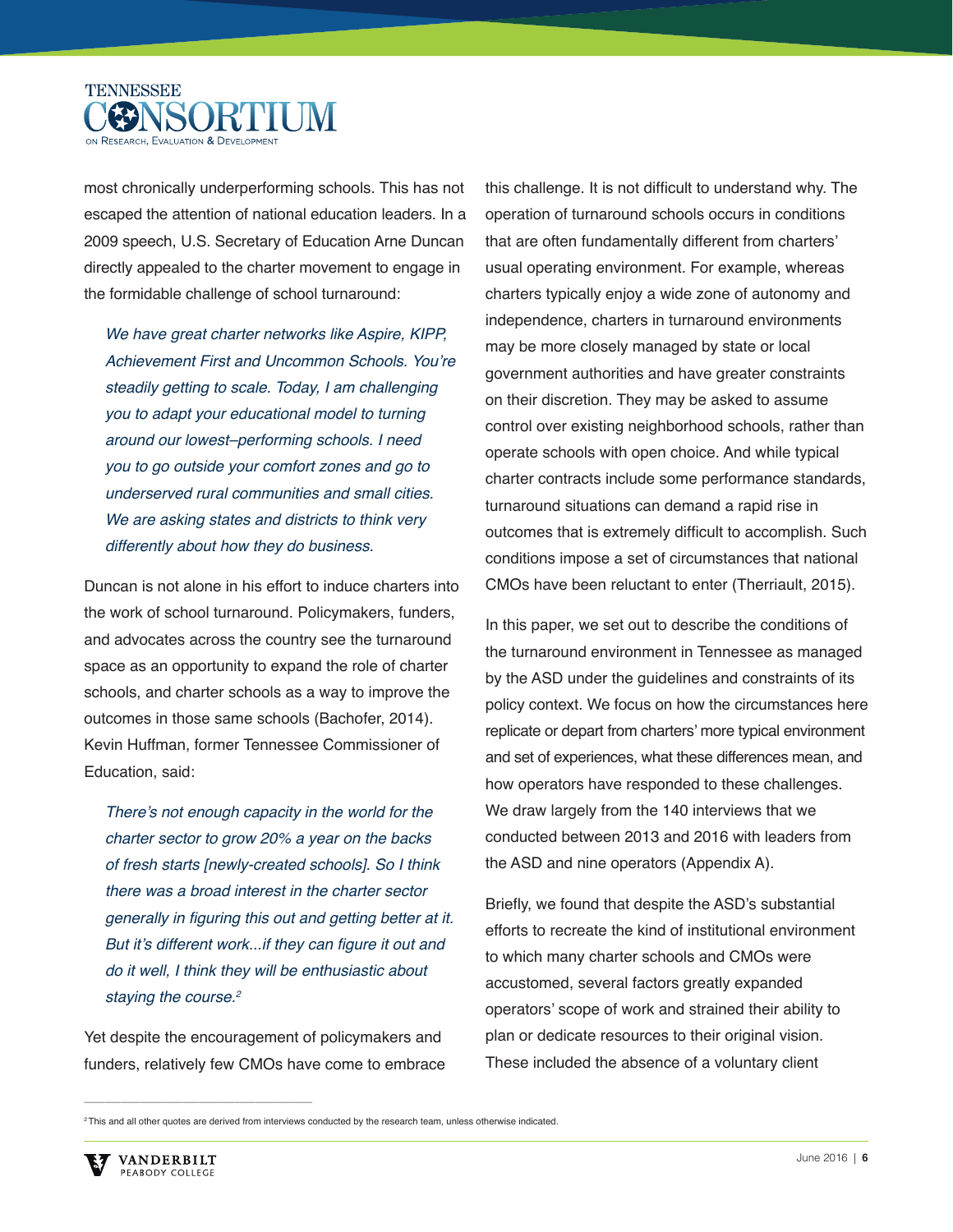

base with strong conditions of choice, the depth of student needs, the contentious relationship between the local school district and community, and a large degree of uncertainty in the environment. To be sure, the various organizations operating within the ASD entered with diverse experiences, frames of reference, and knowledge of the Memphis context. Under these conditions, some charter operators walked away, slowed expansion plans, or withdrew their bids for authorization. But others have persisted and adapted

to the challenges, and we seek to describe their efforts here. However, readers should note that we make no claims here about the efficacy of their efforts to resolve these challenges or their ultimate effects on student learning outcomes. Rather, we hope this discussion about the challenges and broad types of actions to address them will shed light on what policymakers, charters, and other independent operators may expect in similar terrain, and enable them to draw from the experiences and lessons learned in the ASD turnaround environment.

## II. ASD MANAGEMENT: CREATING A CHARTER-FRIENDLY TURNAROUND ENVIRONMENT

The strategies adopted by ASD leaders adhere to many of the core convictions that gave impetus to the charter movement (Chubb & Moe, 1990; Friedman, 1955). These perspectives hold that despite considerable effort, public schools rarely adopt the characteristics of effective organizations under the traditional system of educational governance. They conclude that since district central offices and their elected local school boards must answer to a divergent and competing set of political interests, districts produce guidance that is not directly responsive to the needs of students and parents. Districts grow into hierarchical, rule-bound bureaucracies that ultimately stifle the discretion that school professionals most need to respond with effective innovations. This perspective contends that systemic improvement requires dismantling these taken-for-granted institutions and placing control more directly in the hands of parents by giving them the power to select among an array of school options. At the same time, school-level

educators would acquire independence from the central bureaucracy so they could be more receptive to parental demands and student needs. In this system, choice, school autonomy, and competitive pressures are thought to shift power from central government bodies to parents and to stimulate entrepreneurial dynamism and diversification. As famously articulated by John Chubb and Terry Moe (1990), "Democratic control tends to promote bureaucracy, markets tend to promote autonomy" (p. 61), and "autonomy from bureaucracy is capable of making the difference between effective and ineffective institutions" (p. 181).

This analysis has held sway over many subsequent generations of school reformers and theorists (see, e.g. Hoxby, 2003; Lake & Hill, 2009), and has given rise to a growing sector of CMOs and other nongovernmental school operators. It has inspired many districts to adopt a version of portfolio management, whereby they invite CMOs or independent organizations to operate schools

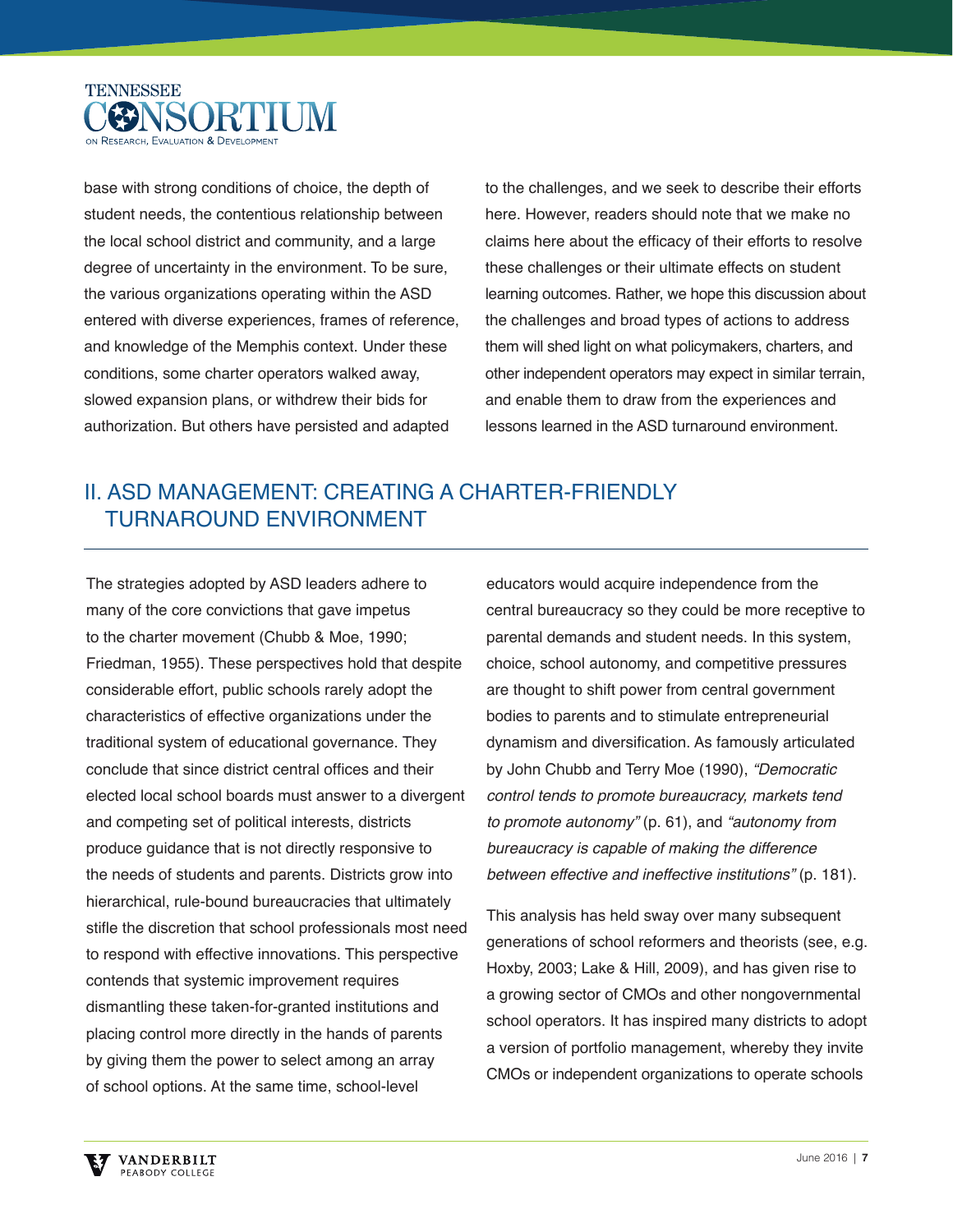

autonomously as long as they meet specific accountability requirements (Bulkley, Henig, & Levin, 2010).

ASD leaders have largely embraced portfolio management ideas for their turnaround district, albeit with a commitment to neighborhood school enrollment systems and without the full complement of open choice. Echoing the assertions set out by Chubb and Moe twenty-five years earlier, Malika Anderson, once deputy superintendent and, as of January 2016, the superintendent of the ASD, articulated a clear rationale for minimal central bureaucracy and operator autonomy:

One of the primary benefits of our portfolio structure with our autonomous schools and operators is our promise that we will…rapidly develop innovative, student-centered responses. This is going to enable the schools to perform much better and much faster than they would within a bureaucracy where all of the decisions are centrally made and are playing to the middle.

To accomplish this vision, the ASD leaders have offered operators broad discretion over hiring, curriculum, instruction, and budgeting. They have assiduously avoided mandating particular interventions or requiring actions outside of the legal minimums demanded by federal or state regulation. They have maximized the flow of state per pupil funding to operators by maintaining a lean central office and initially paying for these staff positions with federal and philanthropic dollars rather than state aid. And rather than providing direct guidance to school leaders, they have restricted their own central office role to brokering resources that support operators or leveraging collaboration among operators. For instance, they have worked with

foundations and others to entice outside organizations into functions that districts typically do themselves, such as recruiting, training, and establishing a new "talent pipeline" of leaders and teachers. They have created a standing Operator Advisory Council to enable operators to collaborate on common problems and learn from each other, rather than impose central, top-down solutions. In this system, organizational experience, learning, and adaptation are the province of providers, both individually and as a collective. To again quote Malika Anderson:

Operators came into this work with the ASD with the expectation that they would be given the freedom to make decisions, to be responsible for those decisions, and to learn from those decisions. [They would] act on their learning in a swift manner without the hindrance of a central, bureaucratic entity quarterbacking all of that. We're making decisions, but…the magic happens when it's driven by the folks that are closest to kids. And so separate from the Operator Advisory Council, we have intentionally decided to empower operators to own their own learning and shared practices.

In exchange for this wide scope of autonomy, the ASD has also set very ambitious accountability targets to move priority schools from the bottom 5% of performance in the state to the top 25% in five years. Operators that do not meet growth targets may not be permitted to expand to new schools and may be closed. The very high bar for performance and stringent sanctions are meant to create a sense of urgency, and notably exceed the targets typically set by states or charter authorizers.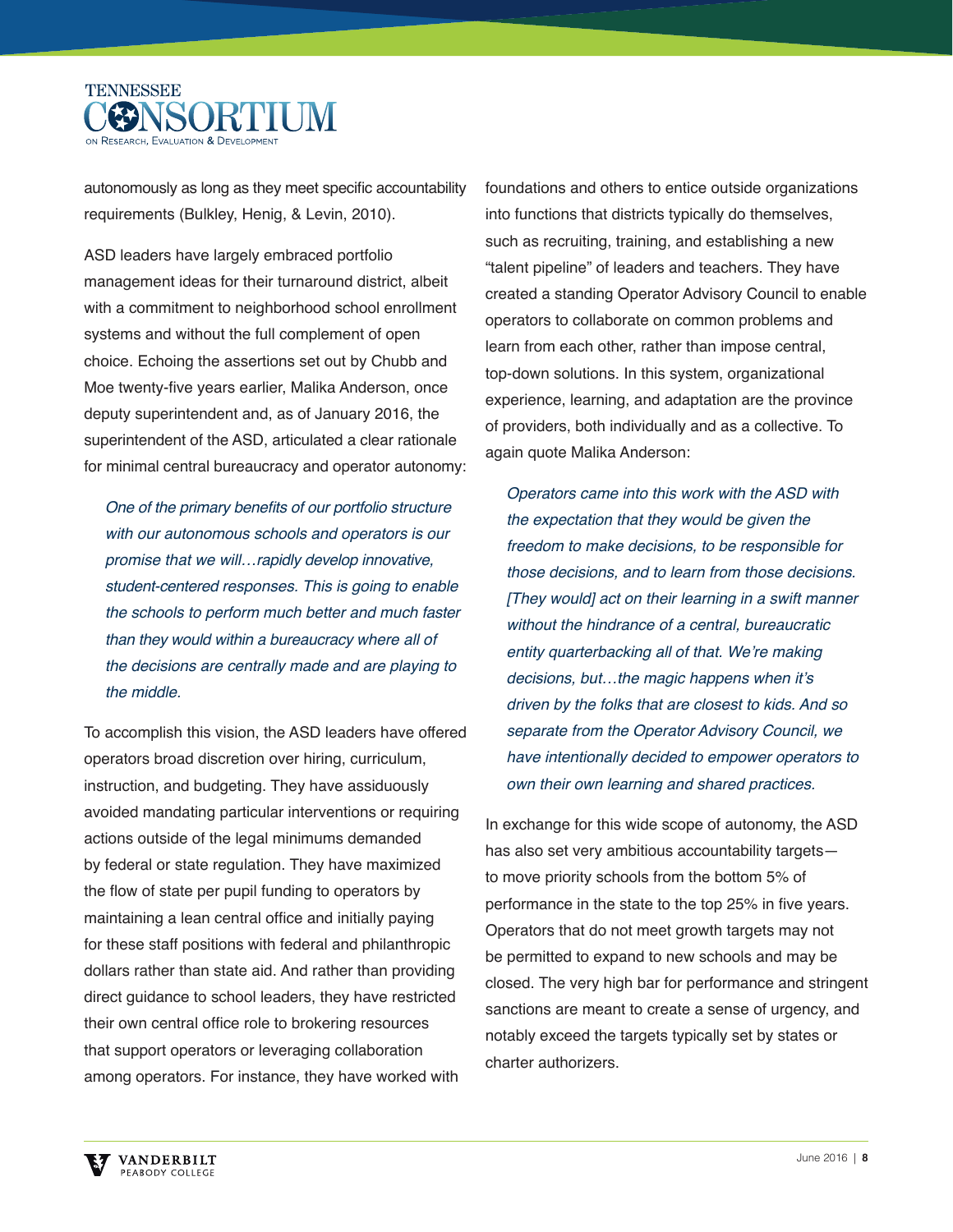

ASD leaders also sought to provide operators with a political safe haven free of excessive strife and turmoil. Although ASD operators establish their own boards, the ASD does not have a democratically elected or permanent representative body, a move meant to decouple operators from the interest group politics and pressures that market theorists view as hindrances to effective and responsive school governance. Instead,

Despite the ardent commitment of ASD leaders to create the conditions that would enable independent operators to take root and flourish in the turnaround space, the inherited rules of the game, and the stresses of an impoverished community presented even the most experienced providers with steep challenges.

ASD leaders created temporary community councils to advise them in matching operators to particular schools. This effort to shield operators from interest group politics has proved to be exceedingly difficult (Glazer & Egan, 2016).

Certainly none of these core managerial principles were enacted with the purity that ASD leaders once envisioned; competing pressures, weak and uneven achievement results, and the impulse to nurture fledgling operators or address crippling problems led the ASD, in the words of its leaders, towards "mission creep." But ASD leaders' commitment to the core ideals of autonomy, coupled with fiscal constraints, tempered their instinct to intervene on educational matters over which operators had been assured independence.

The ASD's overall dedication to providers' autonomy and minimal bureaucratic intervention was reaffirmed in 2015 by scaling back activities intended to offer support (see Groth & Malone, 2016) and by creating a new strategic plan that cut the central staff and suspended much of their direct assistance to operators. The strategic plan reinforces the portfolio management view of the proper role of central bureaucracies, as an ASD staff member explained:

We want to ensure that to the extent possible money flows to schools, and make sure that they have as much autonomy as possible. So, [we limit] some of those things that we do as a central office...that aren't critical, but are encroaching on their autonomy, because that's our strategy. We believe you get great people in the door and you give them autonomy and hold them accountable.

Yet despite the ardent commitment of ASD leaders to create the conditions that would enable CMOs and independent operators to take root and flourish in the turnaround space, the inherited rules of the game, the institutional environment in which they were located, and the stresses of an impoverished community presented even the most experienced providers with steep challenges.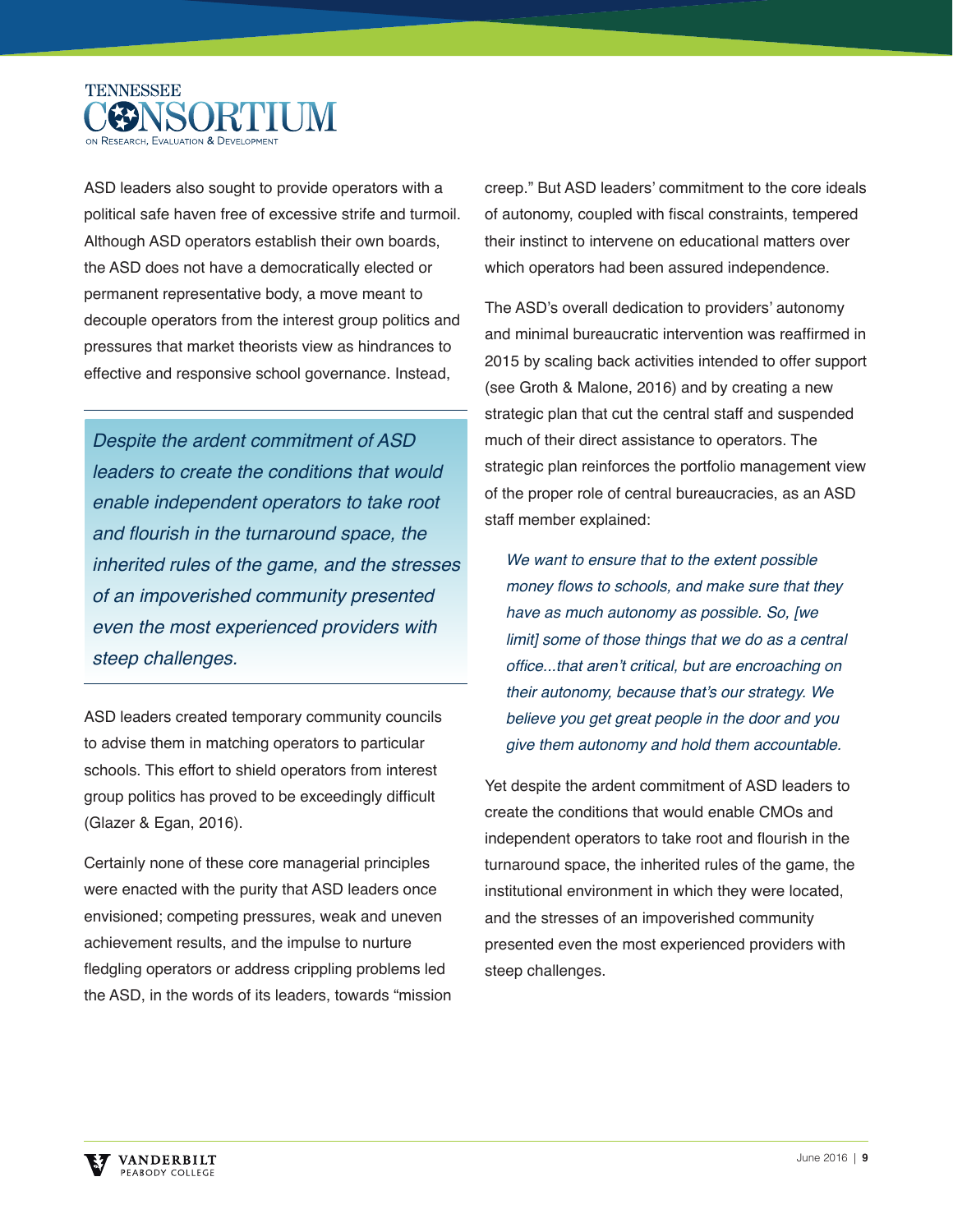

# III. KEY CHALLENGES IN THE ASD TURNAROUND ENVIRONMENT

Urban and high-poverty communities have long posed extraordinary and often debilitating challenges to district officials, school leaders, and teachers. High rates of student mobility, extreme poverty, and a wide array of academic and psychological needs are challenges not uncommon in these schools. These circumstances frequently overwhelm the professional and organizational capacity of urban school systems,

academically motivated population, and to potentially reduce the numbers of students whose language or disabilities make them harder to educate (Rotberg, 2014; Lacireno-Paquet et al., 2002).

These choice and student enrollment controls are largely unavailable to ASD operators. Unlike New Orleans' RSD, the legislation that gave rise to the

and trigger turnaround interventions. Many independent charters and CMOs have located in these same communities, and some have proved successful in delivering high-

The ASD experience demonstrates the difficulty that charters confront absent the ability to create buy-in through meaningful choice, stabilize the treatment population, or focus on a more circumscribed set of activities.

ASD did not seek to create a charter sector operating within a citywide marketplace of schooling choices open to any family. Rather, it set out to establish a new system for the governance

quality educational services to disadvantaged students (CREDO 2013, CREDO 2009; Tuttle et al., 2015).

Yet it is also true that in more typical settings, charters have access to mechanisms that can shelter them from elements of public school environments that can undermine teaching and learning. While charters have a legal obligation to admit all classifications of students, they are usually authorized to recruit students without the constraint of attendance areas, giving them access to a broad pool of families from various neighborhoods who are actively seeking out educational opportunities for their children. Along with the ability to impose early registration requirements, limit specific types of services, and demand parent involvement, this flexibility to recruit students from different locales allows charters to engage with a more stable and

and operation of existing neighborhood schools identified as priority under state accountability metrics and carved out from the control of their traditional local school districts. Legislators and funders hoped that under this new management regime, a deeply committed group of providers could steer a path toward remarkable results with the same rules as neighborhood schools and in the same communities where poor outcomes had long been the norm. But as we discuss in this section, this environment neutralized many of the organizational, social, and political resources that charters were designed to leverage. The ASD experience demonstrates the difficulty that charters confront absent the ability to create buy-in through meaningful choice, stabilize the treatment population, or focus on a more circumscribed set of activities that stand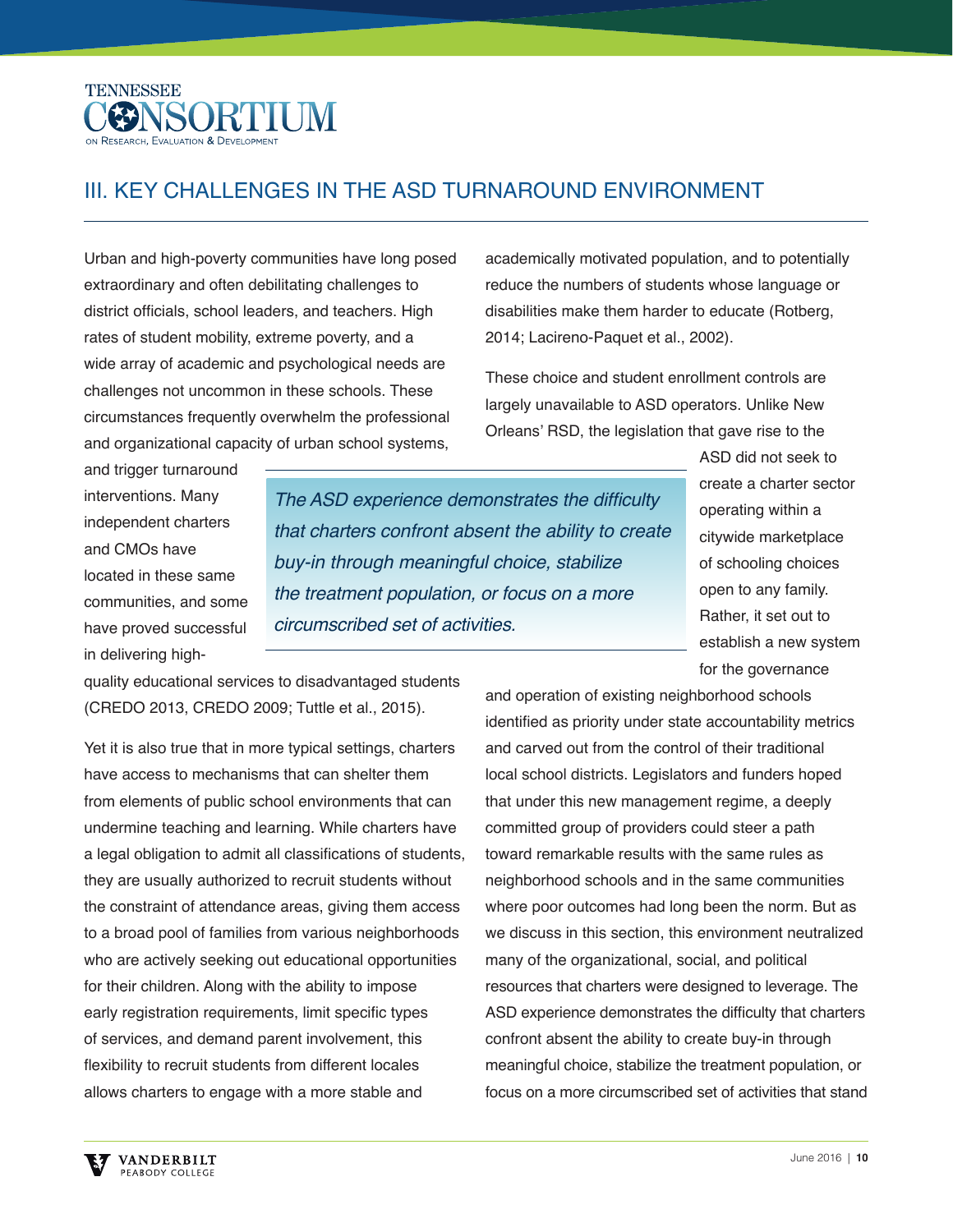

in contrast to the "something for everyone" approach that characterizes many U.S. schools.

### Neighborhood Enrollment Zones and Constraints on Choice

Exposure to instruction. Under Tennessee statute, ASD schools may only enroll students from their respective neighborhood attendance areas.<sup>3</sup> Charter operators in general, and many of our operators specifically. express concern that zoned enrollment would constrain their ability to recruit and to fill available seats and prepare budgets accordingly (Therriault, 2015). This concern was magnified in Memphis neighborhoods where populations were already thin or declining. To be sure, these limitations did impact at least the early enrollment levels in some ASD schools, a problem that prompted ASD leaders to secure state legislation allowing operators to recruit a portion of students from other schools on the priority list.

But, at least as importantly, the unrestricted ability of students to enroll at any time under a neighborhood system significantly weakened operators' ability to stabilize a core population and ensure that students received a full dosage of their instructional treatments. In many settings, charter school administrators can set their enrollment prior to the beginning of the school year, and can opt to require late applicants to wait until the following year. Many charter organizations also refrain from enrolling students in upper grades ("backfilling") even when they experience attrition and have open seats (Hill & Maas, 2015; Democracy Builders, 2015). It is not difficult to understand the logic

behind these strategies. Studies show that extended student exposure to sound and well-implemented school designs is key to realizing achievement gains that accumulate over years (Rowan, Miller, & Camburn, 2009). Furthermore, the frequent entry of new students introduces a level of chaos into the learning environment, with negative consequences for incumbent students and challenges for teaching (Hill & Maas, 2015).

The ASD's zoned enrollment system prohibited these practices. One CMO leader explained:

I think the biggest difference [in the ASD] is that we can't turn students away. So when I was a principal...I could say in January, we're not going to take new students. If they came in to register they would go on the wait list for next year. …We can't do that in neighborhood turnaround schools, even if we are full.

As a consequence, students' exposure to instruction was diminished by delayed enrollment, weak attendance, and high student mobility. Operators reported that many students did not enroll until several weeks after school had begun. Moreover, more than one-third of students (36-37%) in ASD schools moved in or out of their schools during the school year (Henry et. al, 2014).<sup>4</sup> This figure represents an improvement over student mobility prior to ASD intervention and is comparable to the churn in iZone priority schools, a set of low-performing schools that received additional resources and flexibility but continued under the governance of their traditional public school districts

 $^{\circ}$  The situation is different for charters in other Tennessee districts. State statute allows charter schools to open their doors to students from any geographic area, without caps, if their district authorizer approves (TCA 49-13-113, 2011). 4 In 2011-12, the year before schools came into the ASD, this cohort of schools experienced 46% mobility. That rate dropped to 37% by the 2013-14 school year and has hovered between 36-37% for subsequent cohorts (Henry et al., 2014)



\_\_\_\_\_\_\_\_\_\_\_\_\_\_\_\_\_\_\_\_\_\_\_\_\_\_\_\_\_\_\_\_\_\_\_\_\_\_\_\_\_\_\_\_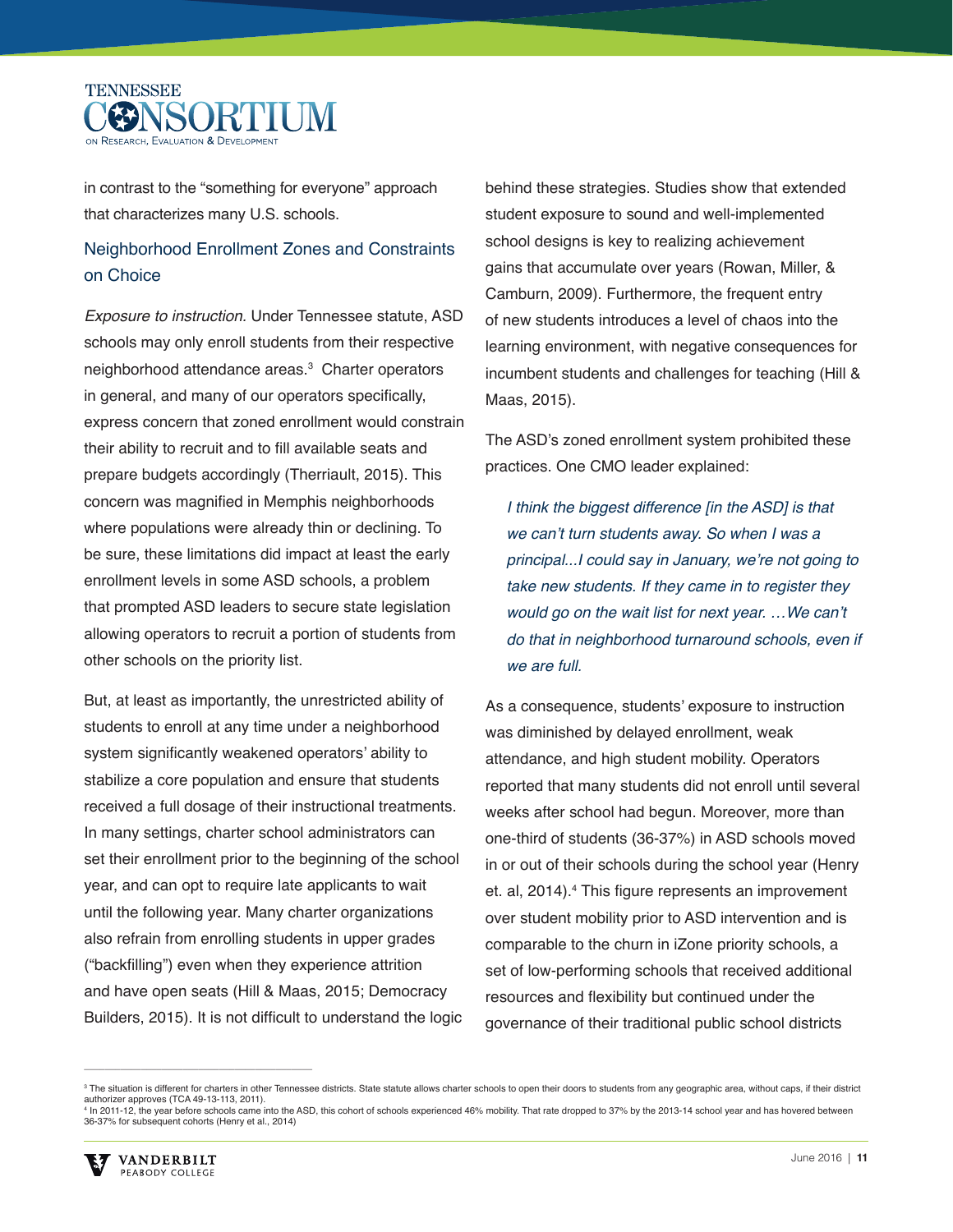

(Henry et al., 2014). However, having one-third of the students change during the year is unusually high for the charter sector. In Tennessee charters as a whole, for example, the student mobility rate for 2013-14 averaged only 11%

Some CMO leaders expressed dismay that accountability calculations of their school's performance extended to the test results of students who arrived at any time throughout the school year and typically without warning.

year because of all the new students who arrived on our campus. For example, in fifth grade, 25% of the kids had never been in our school before. Another 25% of the kids had only been in our school one year, right. And so that made a huge

for K-8 schools and 9% for high schools (Tennessee Department of Education, 2015).

This extreme mobility presented formidable challenges to the CMOs who had built their designs to address learning gaps early in a student's career and concentrate on nurturing those gains steadily over time. A leader from one ASD operator said:

One of our big takeaways from last year was the effect that mobility of students has on our work. Most traditional charter schools try to attract students at lower grades, expecting students will quickly learn the culture and then stay for the next 3-6 years, depending on whether or not the school is an elementary or middle school. So, an investment early in the child's academic life benefits both the child and the school for several years to come.

Well, the truth is the mobility in Memphis for lowincome kids, depending on the neighborhood, is going to range from 20 to 40%. So, what we learned last year is—it was our third year, which we would have said going in was going to be the dream year because students would have adjusted to our culture and be getting close to grade level academically. Instead, it was very similar to our first

#### difference in how we have to do instruction.

Further, some CMO leaders expressed dismay that accountability calculations of their school's performance extended to the test results of students who arrived at any time throughout the school year and typically without warning—a problem not unfamiliar to traditional public school administrators but one that perhaps is exacerbated by the intense, high-stakes environment of the ASD.

Kids move in and out all the time. In a traditional charter, if you're not enrolled by September 1, you can't come; if kids leave we don't replace them. Here we have kids that come in in February. No telling what they've had all year long. They don't know your culture; they don't know your school. They bring in their past practice, and now they're your student and you're responsible for making sure they grow a grade level.

Student and family buy-in. The neighborhood system, compounded by poverty and other systemic barriers to choice, also altered the dynamics of family and student buy-in that choice and charter advocates believe to be an essential incentive for change. In an open choice environment, charters engage with students whose families have voluntarily elected to place them in the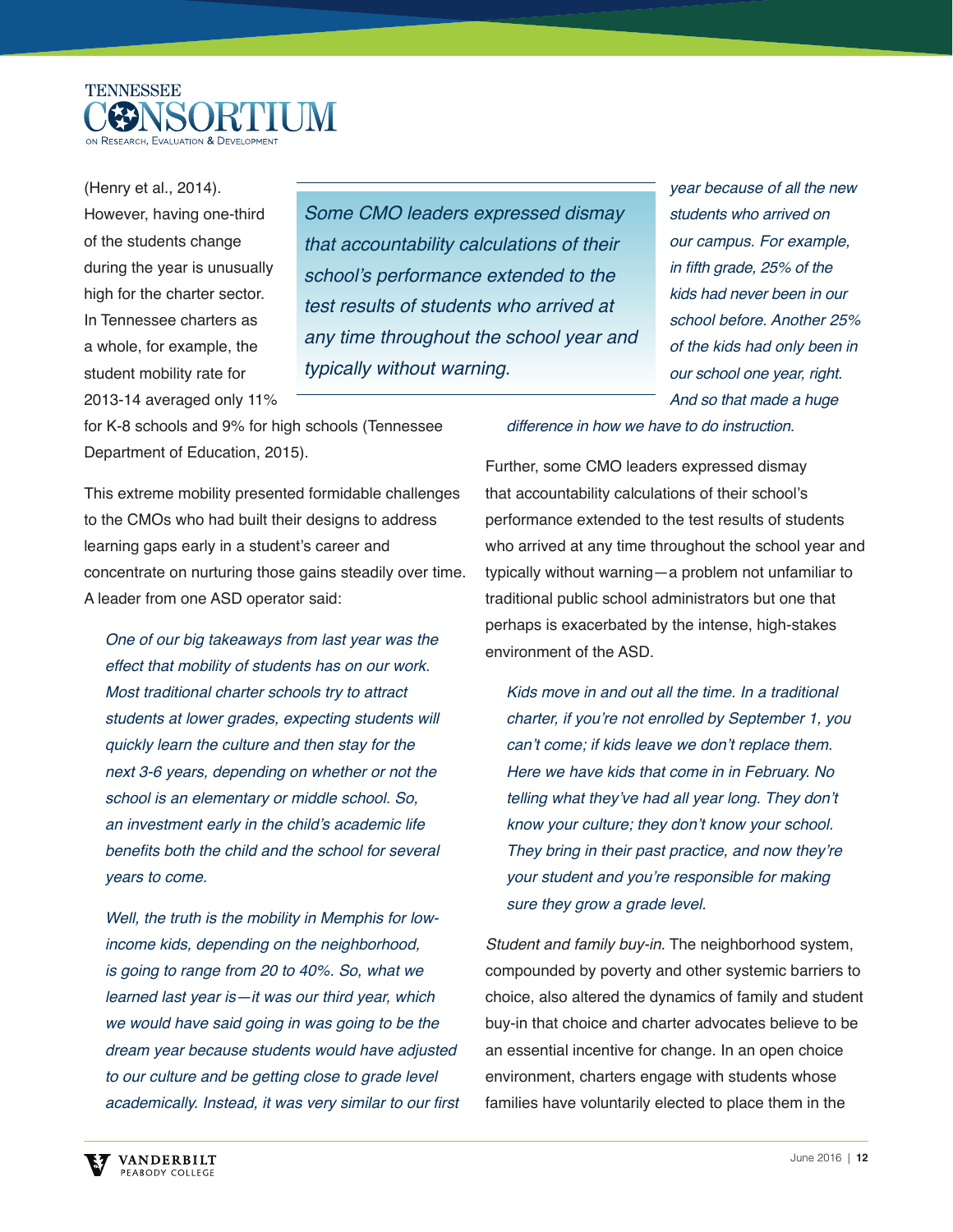

school and have explicitly committed to the educational approach and values that the school represents. Parents and students who actively choose are more likely to understand a school's philosophy, participate in

We're the neighborhood school- if you live in our neighborhood, whether you agree with our method of instruction, you agree with our longer school day, we're the school that you need to send your child to.

school-related activities, and adhere to its expectations (Bifulco & Ladd, 2005).

In addition, studies of parental choice have shown that active choosers are typically more involved in their child's education (Martinez et al.,1994; Smrekar & Goldring, 1999), more likely to emphasize educational priorities associated with academic outcomes (Kleitz et al., 2000), and more willing to travel to get their child to a better school (Goldring & Hausman, 1999). That some charters maintain long waiting lists of eager parents or use a lottery admissions system further underscores the difference from the involuntary and highly variable client base with which most public schools contend.

The advantages of a student body whose motivation and commitment are enhanced by parent choice are far less available to ASD operators. Although it was possible for families from these priority schools to send their children elsewhere, traditional zoning rules make each ASD school the de facto option, and unlike in the New Orleans Recovery School District, families do not

submit a list of the schools they prefer on a common application form. Explained one CMO leader:

In your traditional charter, parents engage with you and go through a process and maybe end up having to go through the lottery. But they are taking an initiative to buy into what you're doing and if it doesn't go well, then a traditional charter can say, "You're not doing what you promised to do, so you're no longer a student." As an ASD school, you don't have that. We're the neighborhood school— if you live in our neighborhood, whether you agree with our method of instruction, you agree with our longer school day, we're the school that you need to send your child to.

Moreover, operators perceived that in the high-poverty neighborhoods of Memphis, many families simply stayed in their schools not because they elected to do so, but because they did not have the resources to leave.5 Some providers worried that the families represented the most academically disengaged and the least likely to participate in an active school selection process. As one CMO leader remarked, "Chances are, 85% to 90% of the people stay because they're there in the neighborhood anyway, because if they wanted to make other choices, they would have already."

Absent a student population whose families sought out schools that met their values and priorities, several providers struggled to engender parent buy-in and engagement.

Now you can opt out, but you didn't opt in, right? So that makes it a lot harder because the parent's engagement level is lower, their initiative is lower,

 $\mathcal{L}_\text{max}$  and  $\mathcal{L}_\text{max}$  and  $\mathcal{L}_\text{max}$  and  $\mathcal{L}_\text{max}$ 

 $^5$  In 2014-15, nearly all students in ASD schools were classified as economically disadvantaged (96.6%), a much higher percentage than in SCS as a whole (79.8%).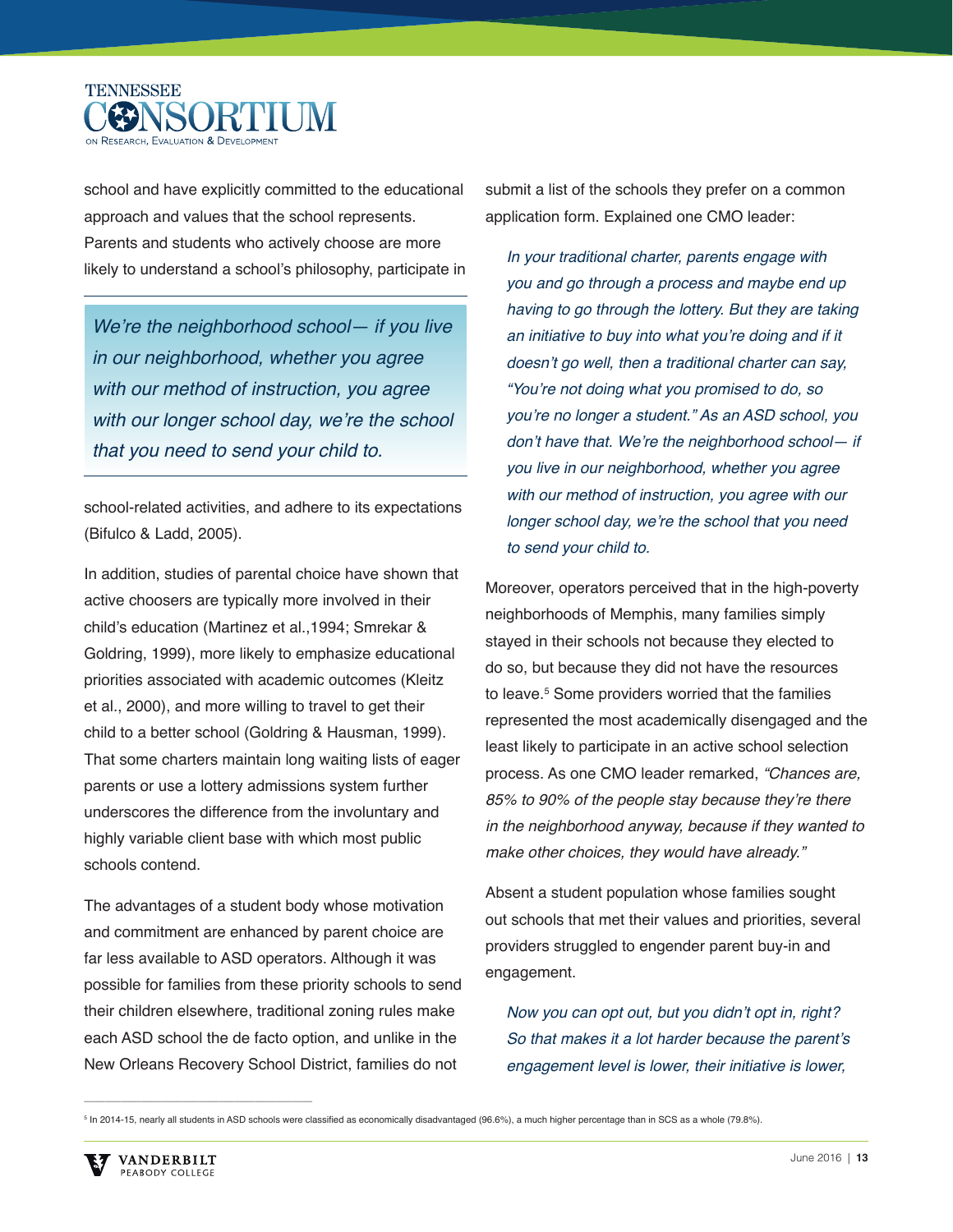

we're teaching in a way that's very different from what was taught in this building prior to our arrival, so it's a big change for parents. So that makes it really, really hard. So you have to win the parents, you have to convince them.

This circumstance, coupled with a high rate of student mobility, challenged several operators' ability to firmly establish the kind of school culture and behavioral routines that they felt were essential. Many strongly believe that orienting students to their learning expectations and creating an orderly and safe environment are essential prerequisites for effective instruction and learning. A member of the Aspire leadership team emphasized this point: "One of our big focuses outside of academics was culture, and I think you need to hammer that out before anything else". Likewise, KIPP Memphis leaders said their success results in large part from their ability to create a specific culture and climate that reinforce a set of behavioral expectations to which students must adhere. KIPP Memphis central office leaders conducted multiple school culture audits throughout the year, and spent substantial time inculcating behavioral routines for students. Grad Academy Memphis created a 10-day curriculum at the beginning of the year to inaugurate students in the academic routines and norms of a project-based learning school. A leader from the Frayser Community Schools also described their emphasis on creating a new culture in which consistent behaviors were expected and students felt safe to reach out to adults for help.

While a focus on school climate is common within the larger charter movement, the ASD operators lacked

their usual leverage to implement this idea. The context of zoned neighborhood enrollment with high mobility and no controls over the timing of student entry made it more difficult to establish a student body that comported with operators' norms and behavioral expectations.

Pressure to minimize suspensions and expulsions. Operators' capacity to determine their student body was further restricted by the ASD's effort to minimize student expulsions and suspensions. During the 2013- 14 school year, 21% of ASD students were suspended and 2% were expelled and remanded to alternative school settings in the SCS or the ASD. Fourteen of these expelled students were pre-K through 3rd grade. A commitment to equity and concerns about excessive use of exclusionary practices in early grades led the ASD and some operators to try to

Absent a student population whose families sought out schools that met their values and priorities, several providers struggled to engender parent buy-in and engagement.

restrain such actions. In addition to issuing clear guidelines, they encouraged positive strategies for socializing students into operators' cultural systems and behavioral expectations. For example, the ASD provided professional development on a program called Positive Behavior Intervention Supports that seeks to induce good behavior while reducing suspension and expulsion rates. Several operators reported changes in their approach to student discipline. For example, the Achievement Schools network, the largest network

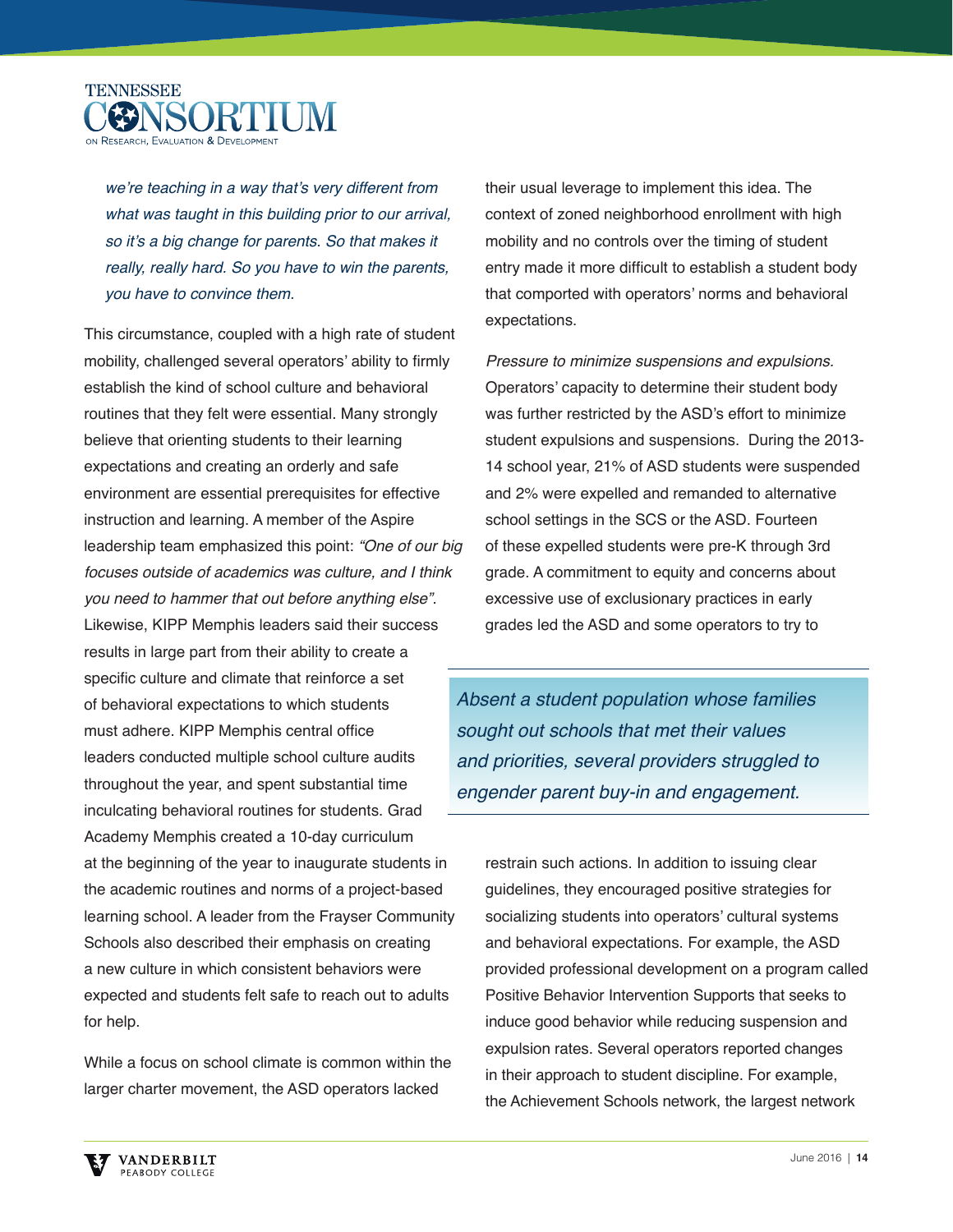

in the ASD, adopted restorative justice practices, and other operators developed similar strategies (see Section IV below).

The effort to reduce suspensions and expulsions in the ASD is admirable and potentially beneficial for students. Many of the operators we spoke with did not condone suspension or expulsion as a means for building a productive school culture, and some strongly opposed these actions. Yet compared with a traditional charter environment, the anti-suspension and expulsion stance of the ASD further diminishes operators' ability to control their organizational environment, establish a student body that embraces their philosophy, and engender a shared set of behavioral and cultural norms. The ASD has set remarkably high expectations for its operators, yet shrinks the array of tools at their disposal for accomplishing these goals.

#### Special Education

For traditional and charter public schools alike, marshaling the economic and organizational resources to meet the needs of students with disabilities is often a vexing problem. But the concentrated and extreme levels of special needs students in Memphis schools, the funding model, the difficulty of leveraging economies of scale in the ASD context, and the perceived lack of strong external service providers, have combined to make delivery of special education services among the most daunting challenges confronting these operators.

Large Special Education Population. In the 2013- 14 school year, 15.2% of students across the ASD

schools were identified for special education services. While these proportions were on par with other priority schools in Memphis,<sup>6</sup> they were much higher than the norm in charter or in traditional public schools.<sup>7</sup> Overall, ASD operators in Memphis served about 5% more students with disabilities than other charters in the state of Tennessee in 2014 (Tennessee Department of Education, 2015). Furthermore, these percentages have risen steadily over time, are more concentrated in some schools, and can mask the depth of students' needs. For example, 15% of ASD students requiring services in 2014-15 were classified as having "severe" disabilities—that is, needing 32.5 hours of special education and related services per week under their Individualized Education Plan (IEP). A liaison from a national charter support organization observed that ASD charters were addressing "more students with high needs than pretty much any charter community I've seen around the country" .

Charter operators coming into the ASD were well aware that they would have to meet higher demands for special education services than they might have been accustomed to in other settings, and the ASD sought to vet operators for their experience and plans in this area. But even those with a long history in Memphis did not fully appreciate the implications of providing support in a neighborhood versus an open choice school. A leader from a CMO with schools in SCS and the ASD commented:

Probably the biggest difference between our open enrollment school and an ASD school...is that we just have a higher number of students with high needs,

 $\mathcal{L}_\text{max}$  and  $\mathcal{L}_\text{max}$  and  $\mathcal{L}_\text{max}$  and  $\mathcal{L}_\text{max}$ 

<sup>&</sup>lt;sup>6</sup> In iZone schools, 15.7% of enrolled students were special needs, while 17.5% of students in other Memphis priority schools were so designated (Henry et al. 2014). <sup>s</sup> In iZone schools, 15.7% of enrolled students were special needs, while 17.5% of students in other Memphis priority schools were so designated (Henry et al. 2014).<br><sup>7</sup> One national study found that special needs student Office, 2012). In most schools settings, 2% to 7% of enrolled students qualify for the highest level of intensive special education supports (Ervin, 2008).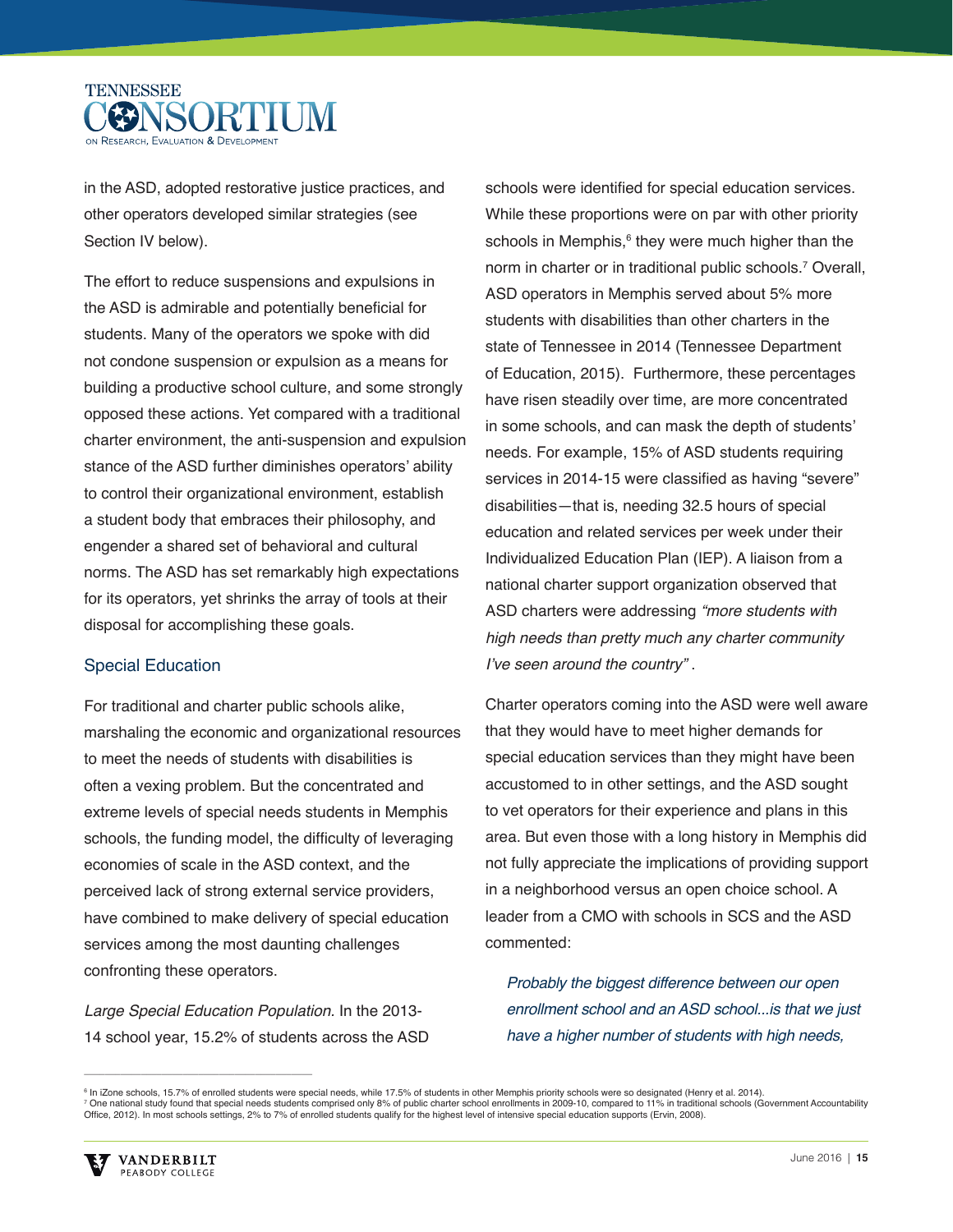

whether they are identified as special education students or not special education students…And a zoned school costs us more for special education because we have to be able to meet the needs of all the students.

Financial Model. Even in typical charter settings with smaller proportions of classified students, the path towards a financially viable model of service for special education has been difficult for charter schools to manage (Gross & Lake, 2014). But under the zoned

\$66,000 for special education but reported spending over \$1 million. While this charter operated its special education program at a deficit in another state, the discrepancy between costs and revenue was much greater in Tennessee.

Operators' ability to create a solid financial plan to serve these students is further exacerbated by the high level of student mobility, since students with disabilities can arrive at any time of the year. Moreover, budget estimates vacillate from one school year to the next,

enrollment system, ASD operators were financially responsible for the special education of all students in their attendance areas, even if students received all of their services in another setting. Furthermore, the range and high level of needs

The concentrated and extreme levels of special needs students in Memphis schools, the funding model, the difficulty of leveraging economies of scale in the ASD, and the perceived lack of strong external service providers, make delivery of special education services among the most daunting challenges confronting these operators.

since the enrollment of just a few students with severe needs can cause sharp increases in expenditures.

In addition to the fiscal challenge, meeting the needs of special education students required investment in

among students with disabilities presented operators with significant resource challenges. One CMO estimated that 20% of per pupil funding from the state went into special education because they served so many students with severe disabilities.

The problem may be particularly acute in Tennessee, where the state provides a flat per-pupil amount of \$8,100 to ASD schools (2014-15), regardless of the number or type of students served. Estimates indicated that federal funding for the Individuals with Disabilities Education Act (IDEA) also fell far short of operators' costs, did not account well for growth, and were difficult to fully recoup. For example, one operator received

other types of organizational resources. Substantial administrative staffing and expertise were needed to develop IEPs and manage relationships with parents, SCS, and other service providers, all while maintaining compliance with state and federal regulations. Beyond that, many ASD charters have struggled to marshal the knowledge, programmatic resources, and, as one involved observer put it, "the muscle around strong, inhouse special education programs."

Providing these external and internal services forced ASD providers to make tradeoffs that diverted resources away from their core academic and instructional operations. One leader anticipated that these costs would require them to eliminate the extra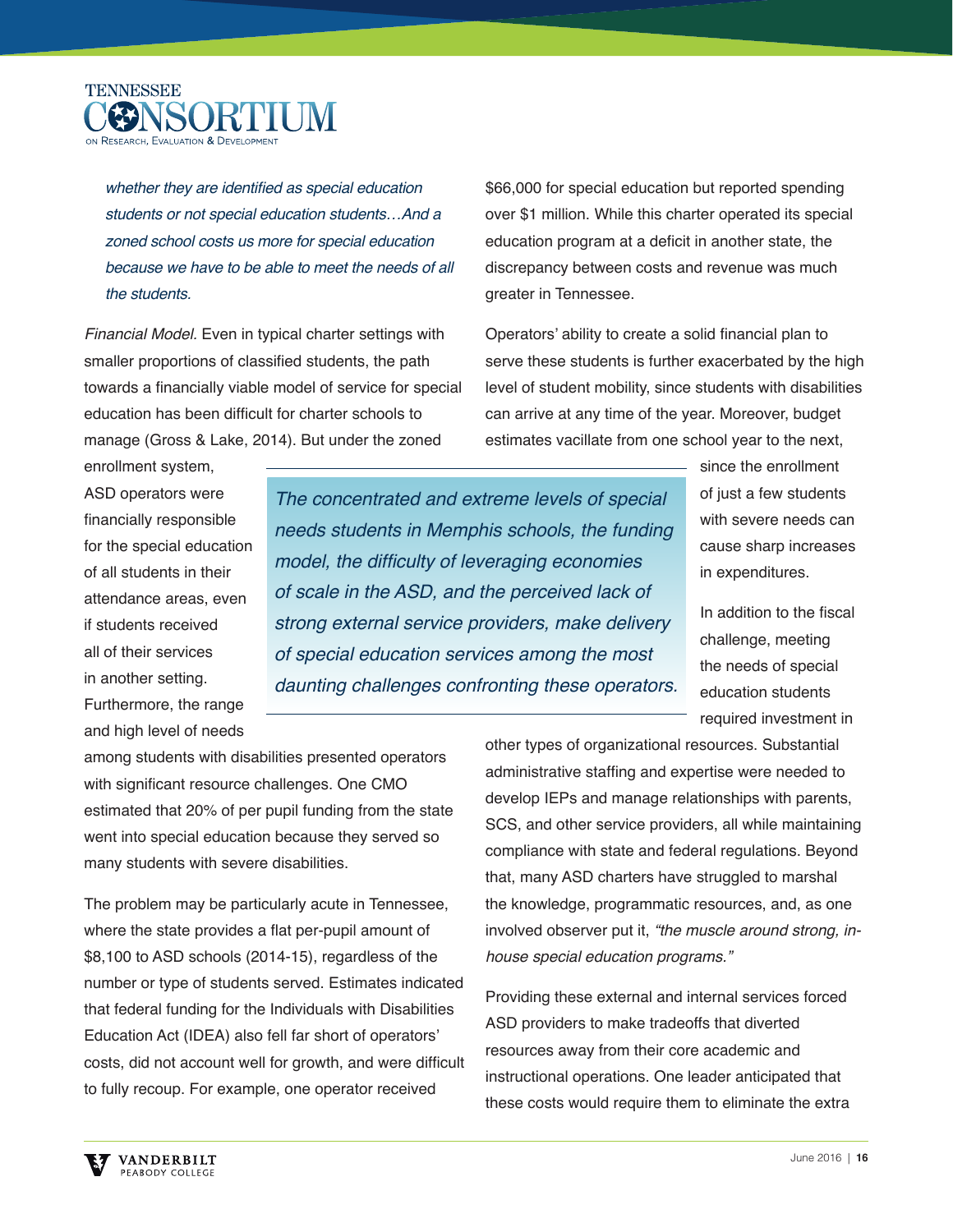

academic time they provided in summer programs and Saturday school. The difficulty of recruiting and retaining special educators also led to excessive workloads for those who remained.

Weak Leverage for Economies of Scale. Although public schools in traditional districts face similar challenges, they benefit from their parent districts' ability to exploit economies of scale by pooling resources in a single school or across a few schools in ways that reduce per pupil costs (Miron & Urschel, 2010). SCS, for example, operated "cluster programs" to provide the most intensive and highly specialized services for special needs students across the district. While size helps, creating such economies of scale is also a matter of system-level organization. Traditional districts have a centralized organizational structure that gives them the authority to coordinate systemwide. In the ASD, where autonomy and pushing down per pupil funding to operators have been guiding principles, any coordinated action requires that each operator determine whether and how to collaborate. Such agreements are complicated by charters' varying capabilities and needs as well as their adherence to different views of effective practice.

Faced with limited capacity and large numbers of students with severe needs, many ASD operators sent special education students to programs run by SCS, although that number has declined over time as operators develop more internal capabilities (see Section IV below). External placements generated an array of "transaction costs" that were the source of much concern. For example, several operators chafed at the limited control they had over the quality or costs of these external services. The director of

one CMO opined that, "these alternative placements are not even coming close to meeting the needs of kids…I think we're doing what we can to monitor our kids, but these placements that they're going to are not high quality". This was not the case in every instance, of course, and the same operator did identify some external providers that they viewed as more competent. But the perceived dearth of quality service providers in Memphis made this difficult. Without options, a few operators suspected that they were overcharged, or even billed for services to neighborhood students they had never met.

I think everyone suspects that we're getting gouged by SCS, and we probably are, whether it's maliciously or naively. And so the market hasn't played out, and so we don't have real information on when that three-year-old shows up hearing impaired that costs X. There isn't a list of costs, and so we're all flying blind. We're all overpaying to the only provider in town.

Further straining the relationship between ASD operators and SCS were administrative delays in the transfer of essential documentation for students entering their schools. Several suggested that the district was not forthcoming with students' IEPs, which threatened their ability to quickly identify needs and secure appropriate supports:

There was supposed to be a process in place to transfer all the files to us. And somehow that didn't necessarily take place. So I played find the files. You know, they gave me a key and said the files are in a black filing cabinet. And so I still have the key-I still don't have the files. So we've been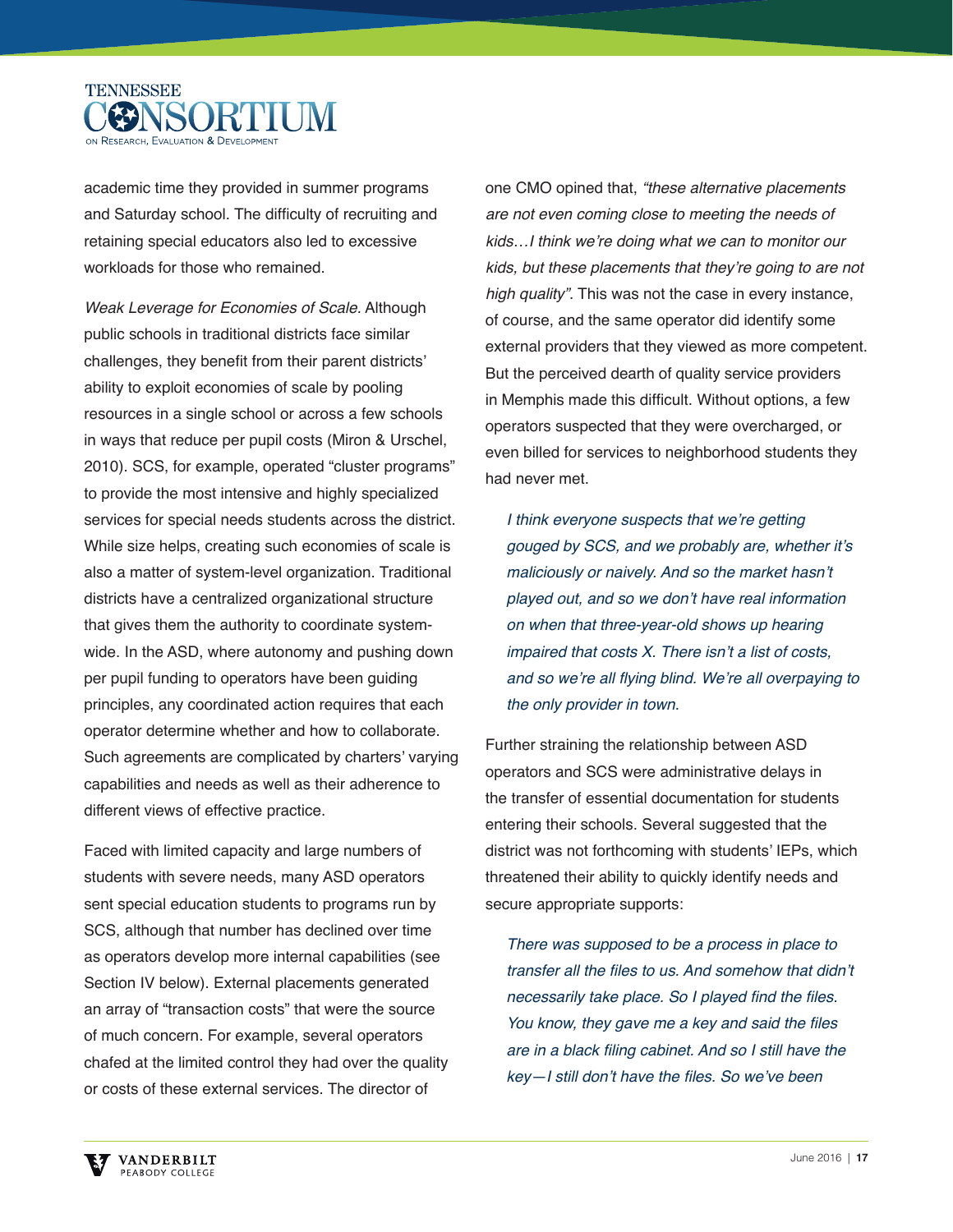

playing find the files, and then we just stopped playing and then we started trying to identify the kids as much as we possibly could.

As these and many similar remarks show, providers have had to marshal considerable resources and creativity to meet the needs of students with a variety of disabilities. At the same time, the financial and organizational strain this has placed on them exposes the structural limitations of a district organized around the principles of autonomy and decentralized decisionmaking. Moreover, as a lean organization that eschews direct involvement, the ASD has neither the capacity nor the inclination to actively broker collaborative relationships, compromises, or cost-sharing arrangements among operators. Thus, while the ASD recognized that cost-effective, quality special education services require at least some degree of coordinated action and aggregation of resources, it has heavily relied on individual operators to initiate the process and develop the mechanisms and norms that can support such an enterprise.

#### A District among Districts

A third critical element that dramatically altered the dynamics of charter schooling is the fact that the ASD is a school district inserted into the territories of traditional public school districts that retain residual controls over key decisions. As such, the ASD and its operators are highly vulnerable to those districts' priorities and the dynamics of local politics. Moreover, fierce local resistance to the ASD in Memphis has contributed to an environment where the legitimacy of ASD operators has been highly contested and community support must be actively constructed.

This combination of interdependence with the local district and local pushback against the ASD has further weakened operators' control over their environment, increased uncertainty, and placed additional demands on their organizational capacities.

One example regards Shelby County Schools' legal authority to render decisions that influence operators' planning and organizational designs. SCS retains responsibility for drawing the neighborhood attendance boundaries that determine school enrollment and feeder patterns, which SCS could alter even during an

This combination of interdependence with the local district and local pushback against the ASD has further weakened operators' control over their environment, increased uncertainty, and placed additional demands on their organizational capacities.

academic year. Operators reported that these changes affected their budgeting and ability to plan based on student enrollment. For example, the SCS school board passed a resolution expanding grade levels served by its own schools to enable parents to bypass a priority school assigned to the ASD and matched to the CMO Scholar Academies (Pignolet, 2016).

Shelby County Schools' informal powers were also considerable, and were amply demonstrated in highly charged negotiations over which schools should be absorbed into the ASD and which should remain with them. Since the ASD alone could not serve all the priority schools identified for intervention, the state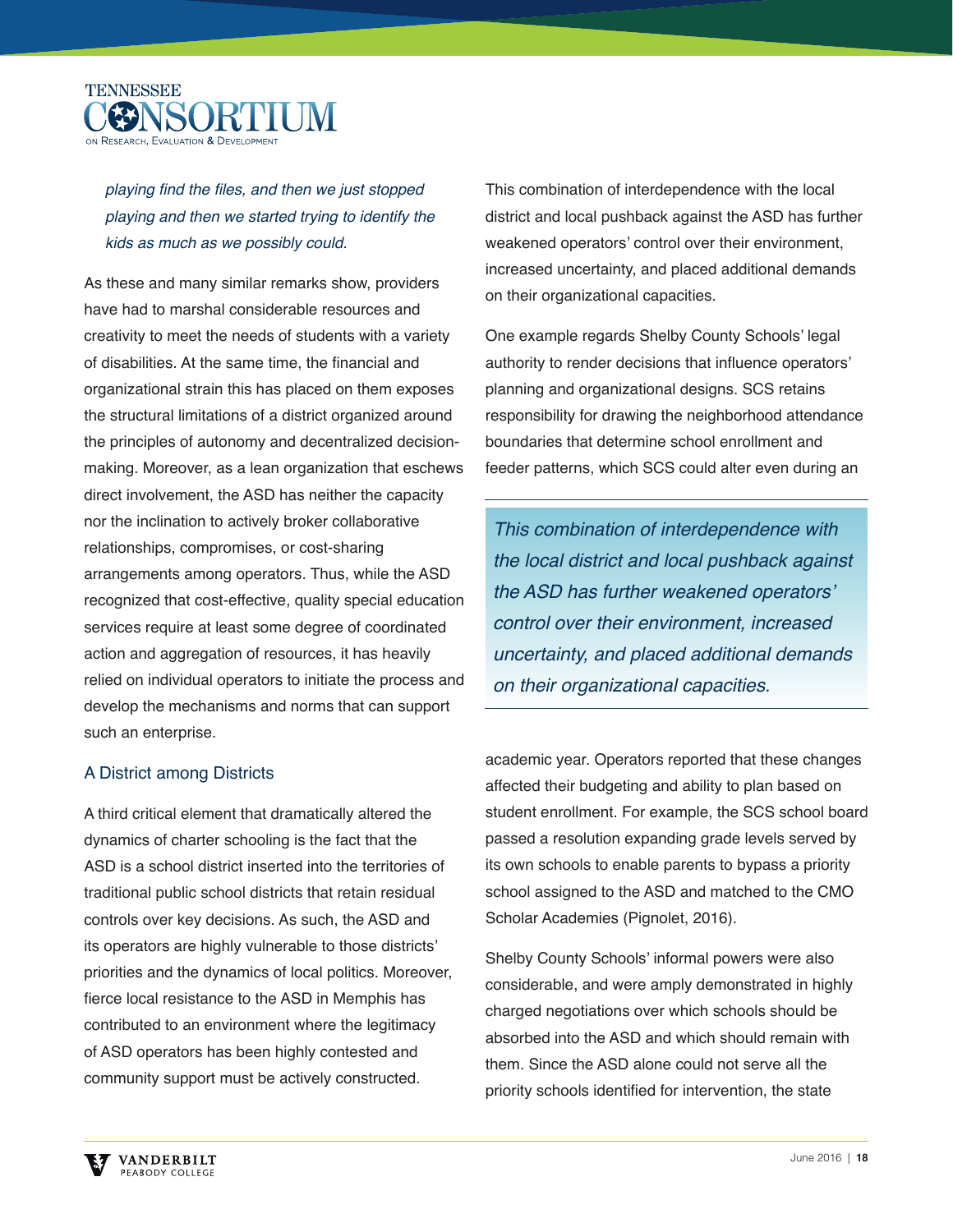

allowed several districts to create iZones, which operate schools under traditional district jurisdiction but with additional resources and more regulatory flexibility.

For the leaders of the ASD and the SCS iZone, school selection became high-stakes negotiations in which the condition of facilities, feeder patterns, and potential student enrollment levels were crucial considerations. Although the ASD leaders technically could have selected any priority school they wanted, they recognized these critical underlying issues and the importance of moving forward in a way that made sense to all parties involved. But they also felt their right to use their preemptive powers were restricted by their schools' relatively lackluster performance compared to the iZone (Glazer & Egan, 2016). Some CMO leaders believed that SCS was claiming the most economically viable schools, narrowing providers' path to economic viability. Said one:

There's a fight for kids with a district that's just trying to stay afloat, and then you've got this ASD coming in that's only making that harder. So I know that there's been a lot of effort and there's been a lot of rhetoric around the relationship. But when I look at the actual benefits of those relationships, I feel like Shelby County has played the better strategy throughout this whole past three years…So, not only would we get access to smaller schools, but also they would be ones that are super underenrolled.

Another district-level decision about the co-location of ASD charters in the same buildings as SCS schools further strained operators' resources, compromised their turnaround strategies, and hindered the ASD's ability to retain or recruit providers that typically phasein their school designs one grade level per year. This is a popular approach, and in the first four cohorts, over one-third of the schools in the ASD were authorized to use this strategy (Kim, Field, & Hargrave, 2015). Phase-in allows operators to incrementally build up a corps of students with a common foundation for learning and behavioral norms. Moreover, it offers operators the opportunity to gradually expand their own capacity and to refine their designs in new situations. The achievement results of the 2013-14 school year suggested to ASD leaders that "*phase-ins are...finding* much more immediate success than schools that are trying to go in and do all the grades at once," as one official noted.

But while the phase-in strategy made good sense for some ASD operators, it created a contentious and volatile situation in the community and thus for SCS. In schools with co-location, students in upper grades (i.e., those not yet phased-in) were left with the choice of remaining in a building served by demoralized district teachers, or moving to other, often similarly weak, public schools outside the neighborhood. Dorsey Hopson, the SCS superintendent, depicted co-location as a losing proposition for the district:

[It's] an awkward, demoralizing, and expensive situation for the staff left at the traditional public schools, who have to run the rest of the building for several years, waiting for the charter school to take the reins. They know their jobs will eventually be eliminated, and the district has to continue paying for secretaries, assistant principals, and utility bills despite a rapidly dwindling enrollment. (Hopson, quoted in Burnette, 2014)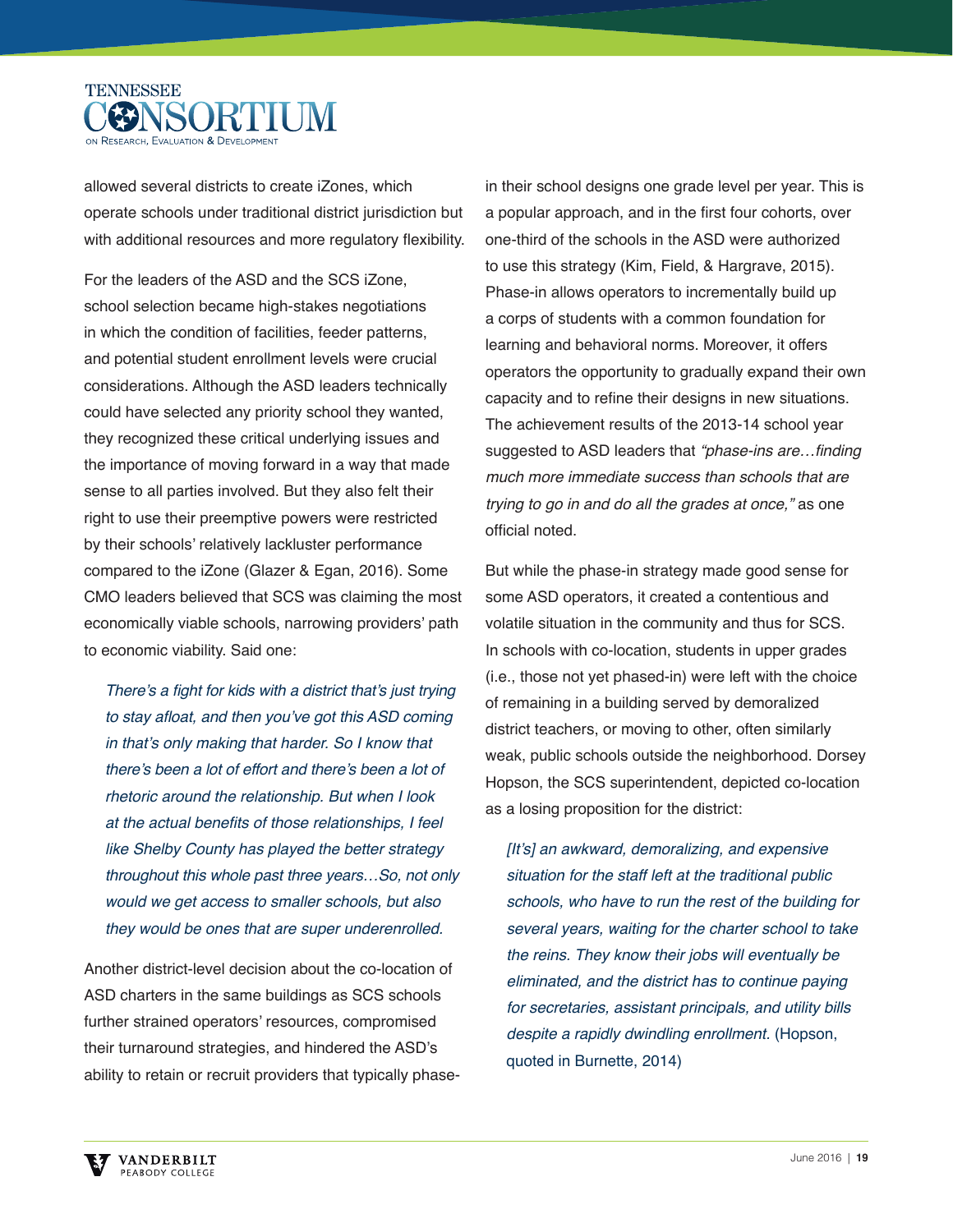

In 2014, this problem came to a head during the matching deliberations for Yes Prep, a Texas-based CMO that had been authorized by the ASD to use a phase-in approach in two schools. Due to these challenges, the SCS school board passed a policy suspending co-locations, deciding instead to send all students in remaining grades to other district schools. In one of the proposed Yes Prep sites, more than 500 students faced the prospect of being bussed.

Charters are accustomed to serving a willing and eager parent population that have actively chosen them. In the ASD, passive parent selection, let alone active and vocal opposition, is far outside their usual experience.

This prospect stirred vocal community opposition, and ultimately the advisory group created by the ASD to solicit input to match operators to priority schools recommended against the selection of Yes Prep. These circumstances contributed to Yes Prep's decision to withdraw from Memphis altogether, despite significant planning and investments and an agreement to open a different site (Dries, 2015).

Charters are accustomed to serving a willing and eager parent population that have actively chosen them. In the ASD, passive parent selection, let alone active and vocal opposition, is far outside their usual experience. One operator contrasted the backlash in Memphis with the support and tranquility they were accustomed to in their home state:

This has been humbling for me. We've been quite shielded from a lot of the politics and press.…I've learned so much about just how complex education can be in particular landscapes. We're very fortunate that our home state kind of lets us have the number of kids we want. We buy our own buildings. We kind of own the whole process.

The delicate coexistence with SCS further eroded operators' control over an environment in which they clearly do not "own the whole process" but rather must make painful accommodations to political resistance, and a local district whose ties to the community afford it considerable legitimacy.

Shelby County Schools' decision to bar phase-ins had repercussions for several other operators as well. While some CMOs like Green Dot were accustomed to whole school transformations and had experience with its risks and challenges, others had to decide whether to reframe their work or consider withdrawal. Phase-in models are based on a particular projection of student enrollment, with implications for design, central support teams, and school staffing, among other things. KIPP, which already had several schools in Memphis, decided to withdraw from one ASD site rather than divert from its customary phase-in strategy (McCall, 2014). By contrast, Cornerstone Prep switched to a whole school transformation model in its second school, believing that despite the difficulties of doing so, using this model was necessary "because of the political climate, and because we want to make sure parents feel like we're looking out for their best interests."

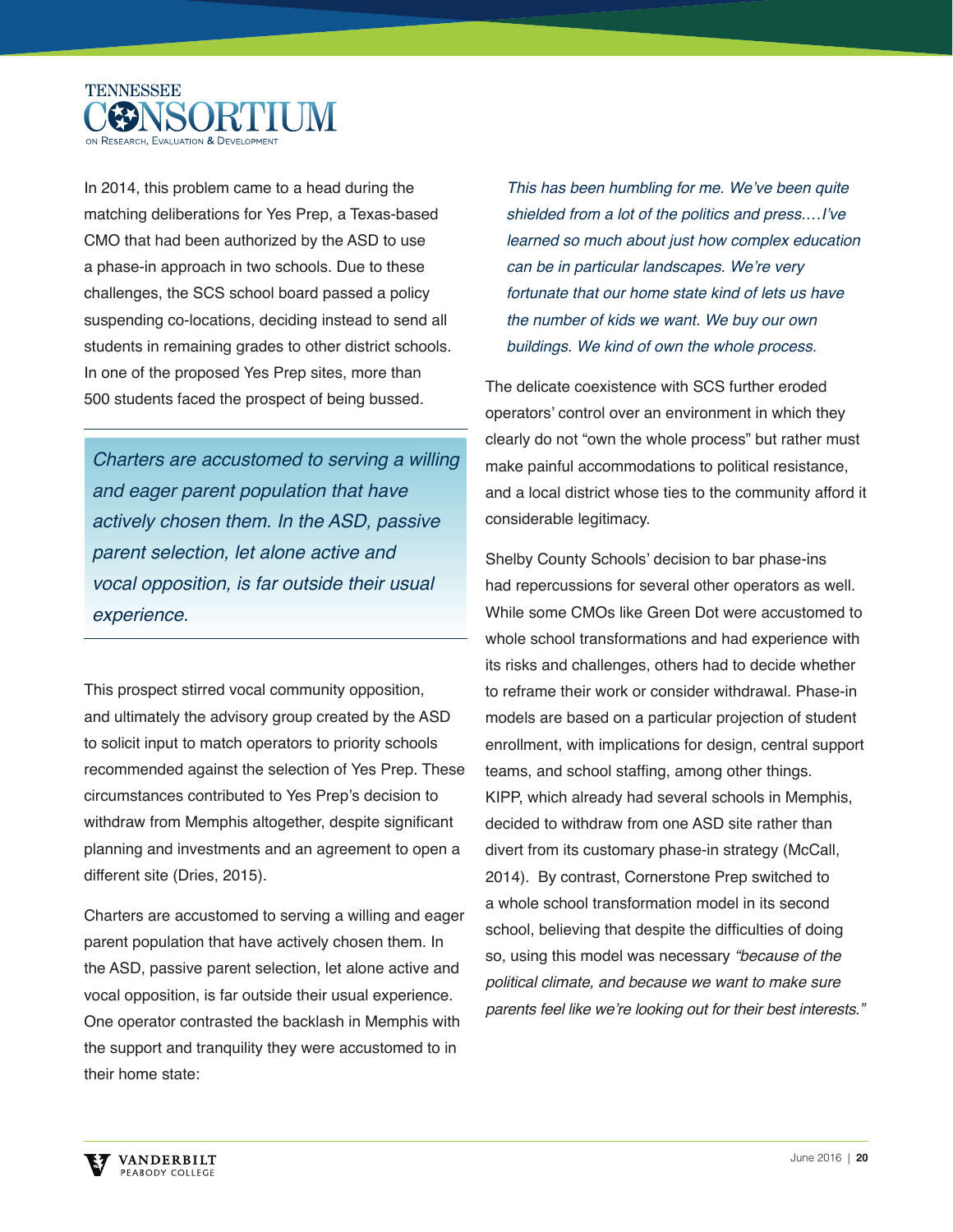

But community resistance was motivated by more than public concerns about co-location. The conversion of schools into the ASD engendered fierce outcries and vocal mistrust about ASD intentions and the process to make that change. Across the country, school turnaround initiatives that remove schools from local control or lead to the dismissal of educators has consistently bred anger and resentment. In Memphis, deep historical divides have fueled suspicion about the accuracy of accountability calculations, the operators' intents in coming to their schools, and the overall legitimacy of the ASD. With some exceptions,

providers were portrayed as outsiders that lacked the cultural sensitivity and legitimacy to run neighborhood schools (Glazer & Egan, 2016).

The tense atmosphere and relations with SCS constitutes a key part of the charter environment in the ASD, adding substantial operational uncertainties.

pressures on SCS leaders to avoid close association with the ASD. SCS district officials acknowledge that the presence of the ASD raised community awareness and passion in regard to local schools, and in so doing provided them with political capital and public support to inaugurate needed reforms (e.g., establishing the iZone or closing underutilized buildings). However, that capital was generated largely because the ASD was viewed as a threat to neighborhood schools, jobs, and local control. Many in Memphis believe that state school turnaround is in fact a takeover and is just another instance of white racism and paternalism

> (Glazer & Egan, 2016), and local anger toward the ASD has strained the viability of collaboration between the two agencies. A SCS official explained that hostility toward the

#### ASD officials sought to

defuse the situation, in part by establishing strong working relationships with the district in order to increase coordination and stimulate improvement of schools both in and out of the ASD. They made numerous overtures to engage SCS in building a citywide common application and enrollment system to improve parents' ability to choose among schools. They also sought to create a common accountability framework to ease the path for charter schools located in both districts.

These overtures underestimated the disruptive nature of the ASD, the resistance it would engender, and the

ASD created political pressure on the district to "spend" unnecessary time distancing itself from the ASD" rather than "come together as a partner, and think of ways to improve educational opportunities for everybody." The tense atmosphere and relations with SCS constitutes a key part of the charter environment in the ASD, adding substantial operational uncertainties.

As we show next, many operators have embraced these central challenges of the ASD environment and their efforts may prove to be successful. Yet it cannot be discounted that addressing the diverse set of exigencies stretches their resources and ability to focus. Their story is still unfolding.

VANDERBILT PEARODY COLLEGE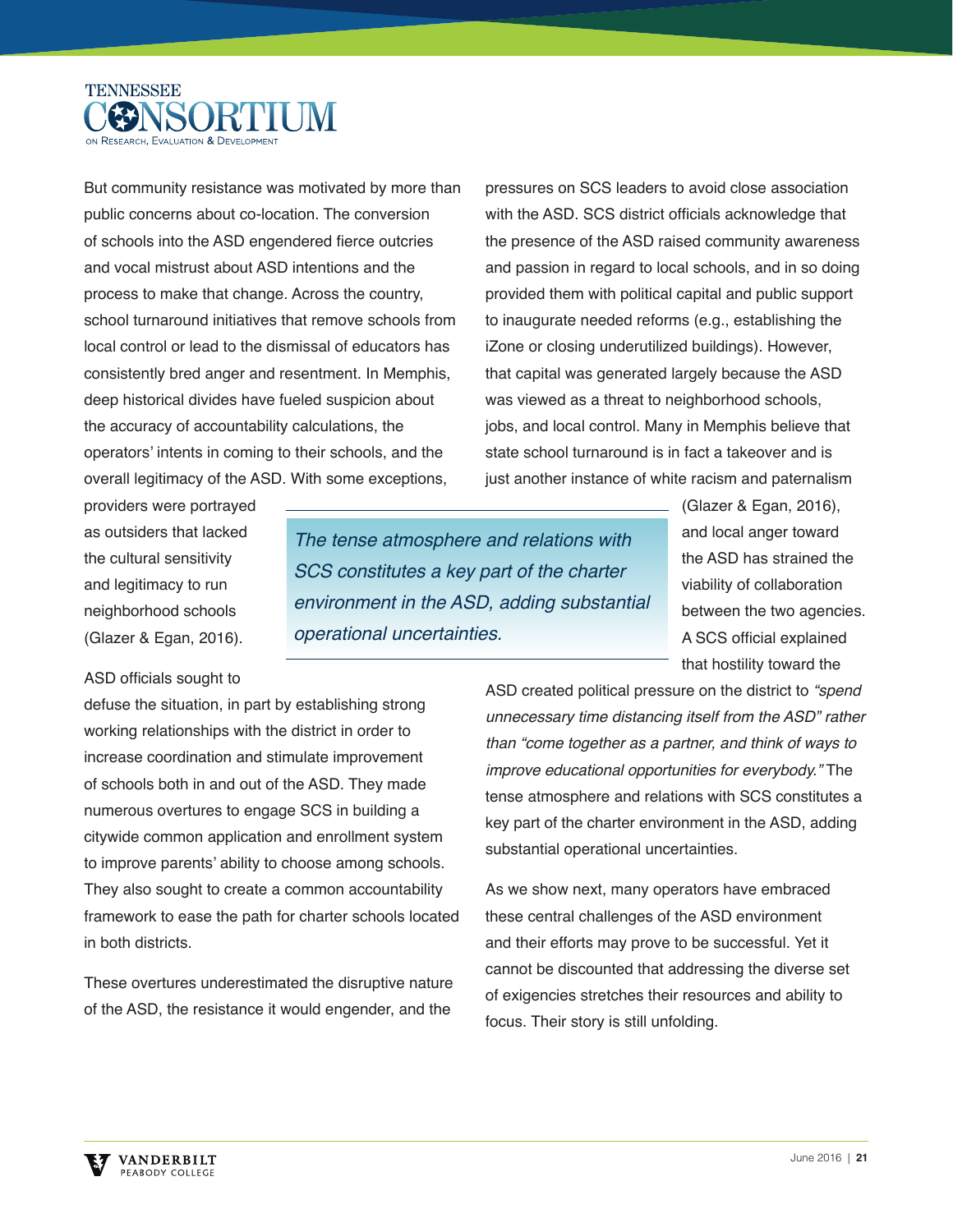

# IV. STRETCHING OUT: ADAPTATIONS IN THE ASD TURNAROUND CONTEXT

The turnaround environment of the ASD imposed unusual conditions for charter operators. Without the ability to stabilize their student population and a meaningful system of elective choice, operators had weaker leverage over key aspects of their work, such as extended student exposure to their program, culture, and family buy-in. This was compounded by a political atmosphere tense from the narrative of state interference in local control and, for national operators, their status as outsider organizations. The location of the ASD inside the territory of other districts also made operators vulnerable to many district decisions.

Nevertheless, operators have responded to resulting challenges with more sophisticated school-level designs that included instructional adaptations and initiatives, and expansions to their organizational capabilities. In this section, we discuss several of these shifts. Here we take a broad look at the instructional and organizational modifications operators designed to handle the constant churn in the student population, the depth and diversity of student learning needs, including students with disabilities, and the disciplinary efforts that emerged without the commitments and practices that a choice-based charter enrollment plan usually affords. Relatedly, we look at the range of new initiatives operators developed to engage parents and reach out to the wider community—initiatives intended to open communication, garner trust, and earn greater support and acceptance for their role in Memphis.

Stretching the Instructional Design

At the instructional level, the transience of the student population meant constant uncertainty and a body of students with a disparate array of learning needs. This upheaval and instability posed two core dilemmas for the operators who were unfamiliar with this context. One was an urgent need to expand and refine their instructional infrastructure—the curriculum, materials, instructional strategies, and more—in ways that would effectively address students with more varied academic needs. A second was the complexity of determining whether these expanded efforts were effective, or whether they should hold fast to design elements that had been successful in other settings. Were poor results a lack of exposure to treatment, or bad treatment designs? Furthermore, would making changes and reallocating resources to different endeavors damage the original services they had been authorized to provide? As Malika Anderson summarized, the quandary for operators is "how to customize a program that will care for individual students who have wildly divergent needs, when the basis of authorization…was on a very well-researched and executed program that was focused on a different set of students".

To handle the problem that churn posed to their analysis, Cornerstone Prep analyzed student results in cohorts according to their years of exposure to treatment, to help distinguish between the potency of their model and the extent of students' exposure to it.

We learned that we have to track our achievement

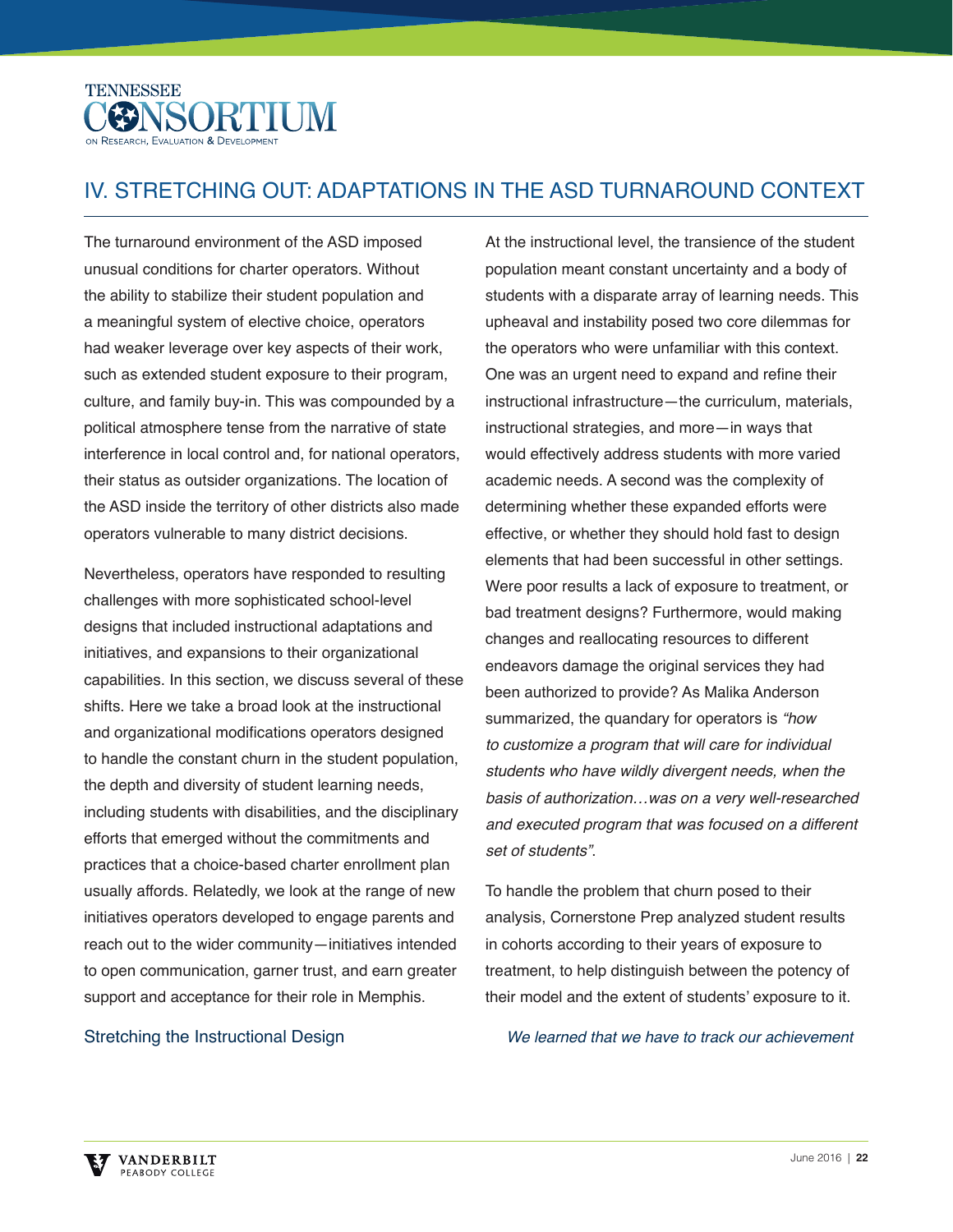

in groups of kids or cohorts. The kids who have been with us for three years should be proficient. If students in this cohort are not proficient, we should be looking at our model. The kids who have been in our building for two years should be behind the three-year students but growing in a similar fashion. And then the kids who have just shown up on our campus, historically speaking, are going to be three grade levels behind. And so we have to change our understanding of how to measure our success, which means there is not really a steady trend of overall school growth but rather growth of cohorts. It also means there is no such thing as getting to the place where the culture is set and the gaps are closed. Every year is a first year.

Operators experimented with a complement of initiatives to target identified knowledge and skill gaps with more individualized learning opportunities and tailored, small group instruction. The process of creating and implementing these new strategies required sustained effort, expertise, and adaptations to practice, as solving one problem often led to complexity or challenges in other aspects of the work. For example, to more precisely pinpoint students' particular learning needs, one CMO, Gestalt, developed a refined learning scale with eight different ability levels. But they found that classroom teachers were overwhelmed with the task of identifying and providing instruction targeted to each level, an implementation problem that led Gestalt leaders to design new instructional routines to reduce the complexity of this work. They did so by introducing computer-assisted learning into the classroom in order to free up teachers to target other groups. They also reallocated staff and instructional time to provide small group instruction during a 75-minute

intervention block. As one Gestalt operator explained:

What happens when you don't teach at grade level is that the deficit becomes even deeper. And it is a struggle for teachers to figure out how to teach eight different lesson plans. That is the reason why we went to a small group blended learning type of instruction. ...You have the work on the child's level for the personalized computer part plus a really in-depth intervention block where the group is even smaller. ...Every teacher in the building is an interventionist…so the groups that are typically in the class are 8 to 10 kids.

Other operators also sought new curricula and programs tailored to low-performing students, including similar blended learning technologies. Like Gestalt, Cornerstone Prep complemented computer-assisted instruction with a new intervention block involving every employee in the building. To reduce the cognitive demand on teachers that high levels of differentiation would require, Cornerstone Prep developed a co-

Operators experimented with a complement of initiatives to target identified knowledge and skill gaps with more individualized learning opportunities and tailored, small group instruction.

teaching model. Adaptations of this nature demand an array of organizational resources including expertise, staff time, and money, and point to the robust capabilities that operators must develop to meet the needs of ASD students. But most operators, and the ASD leadership, concluded that more intensive and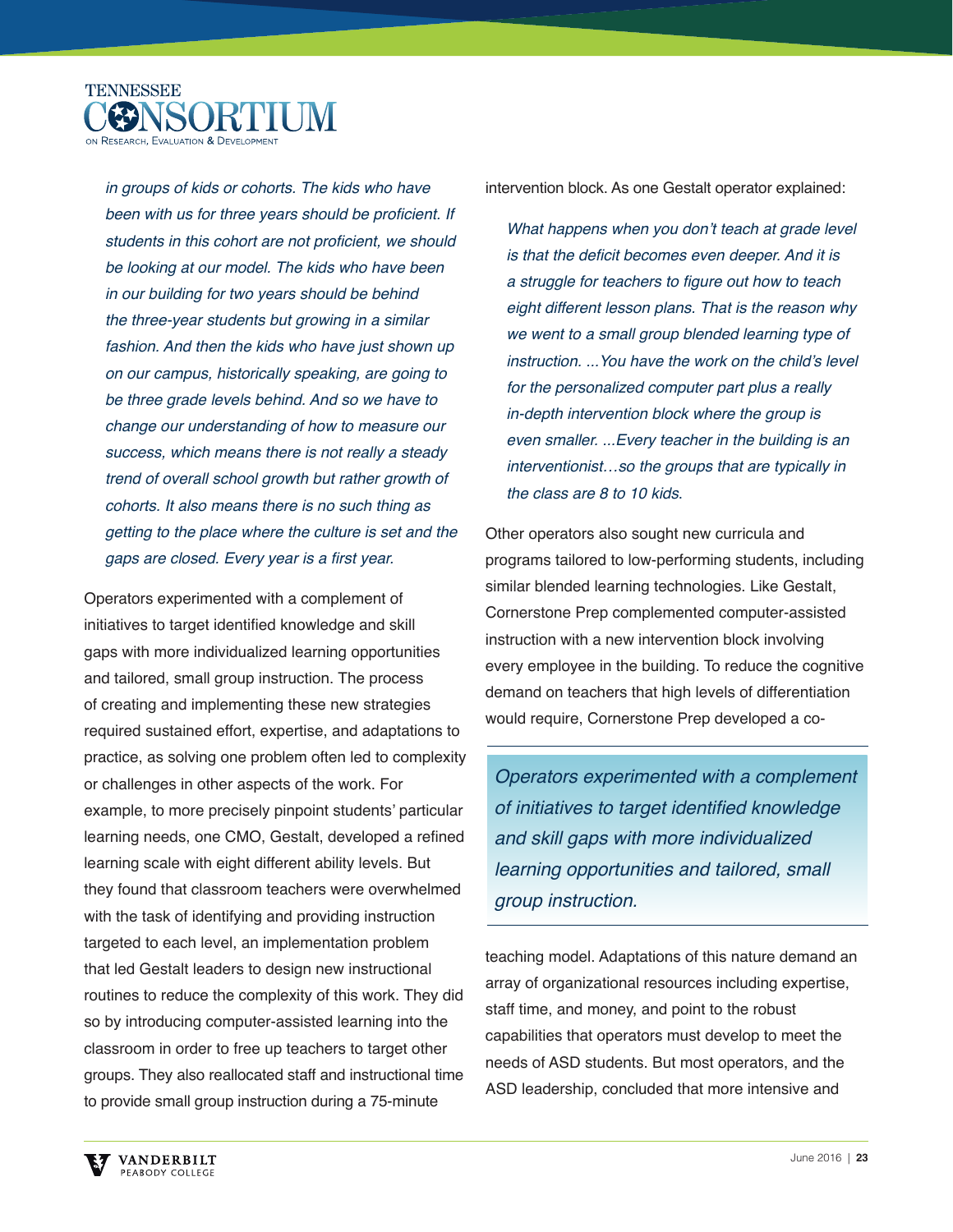

targeted supports were essential in the ASD setting.

The challenge confronting operators, then, is how to design an approach to curriculum and instruction that addresses the variation of needs among students without overwhelming their organizational and professional resources. From his birds-eye view, Chris Barbic, the former ASD superinendent, began began to appreciate the complexity of this work:

You're not going to find enough teachers who can differentiate at the level that our teachers need to every single day. It's an impossible feat. Folks are figuring out ways to do that through both technology and how you structure and organize your staff-and no one has figured it out yet, but I think people are starting to.

#### Stretching School Wraparound Supports

ASD operators understood that they would have to cast far beyond intensive academic supports to address some of the fundamental challenges impeding their students' abilities to learn. While some operators began with an understanding of the importance of wraparound services and plans for them, other operators were forced to expand or adapt their services to fit the unique needs of the Memphis community and students. They built or contracted for wraparound services to address health and social service needs, student safety, parent employment, and housing stability. One operator conducted home visits to connect families to these services. Operators created after-school options, partnered with food banks, created financial literacy programs for parents, and more. A staff member from a national charter philanthropy explained that the depth and breadth of ASD community outreach efforts

were highly atypical of the foundation's experience with charters in other settings. But operators believed such investments were critical. Without them, reflected one school leader, the work they do at the school falls backward and "it's like a revolving cycle—like you're pressing play and rewind again and again".

### Stretching the Designs for Serving Students with Disabilities

The large proportion of students with disabilities and extreme needs posed a third challenge with major implications for charter organizations. Regardless of operators' experience with these populations, the depth of student need in Memphis and the distinctive governance arrangements in the ASD placed unusual and often acute strains on charters' financial and staffing capabilities.

To address the challenges of the ASD context, operators began to expand their internal capacity to provide instructional services and supports for special needs students. Green Dot, Aspire, Achievement Schools, and Gestalt, for example, developed functional skills classrooms, and several operators created self-contained classrooms or pre-K programs for students with disabilities.

They also developed ways to coordinate supports across schools within their own network, or across networks with similar approaches and needs, to generate mini-economies of scale. For example, the Achievement Schools assigned students with specific disabilities to one of their five schools. Explained one leader, "rather than having our folks spread thin trying to be able to effectively reach kids at every one of our schools, we instead have a couple of folks who are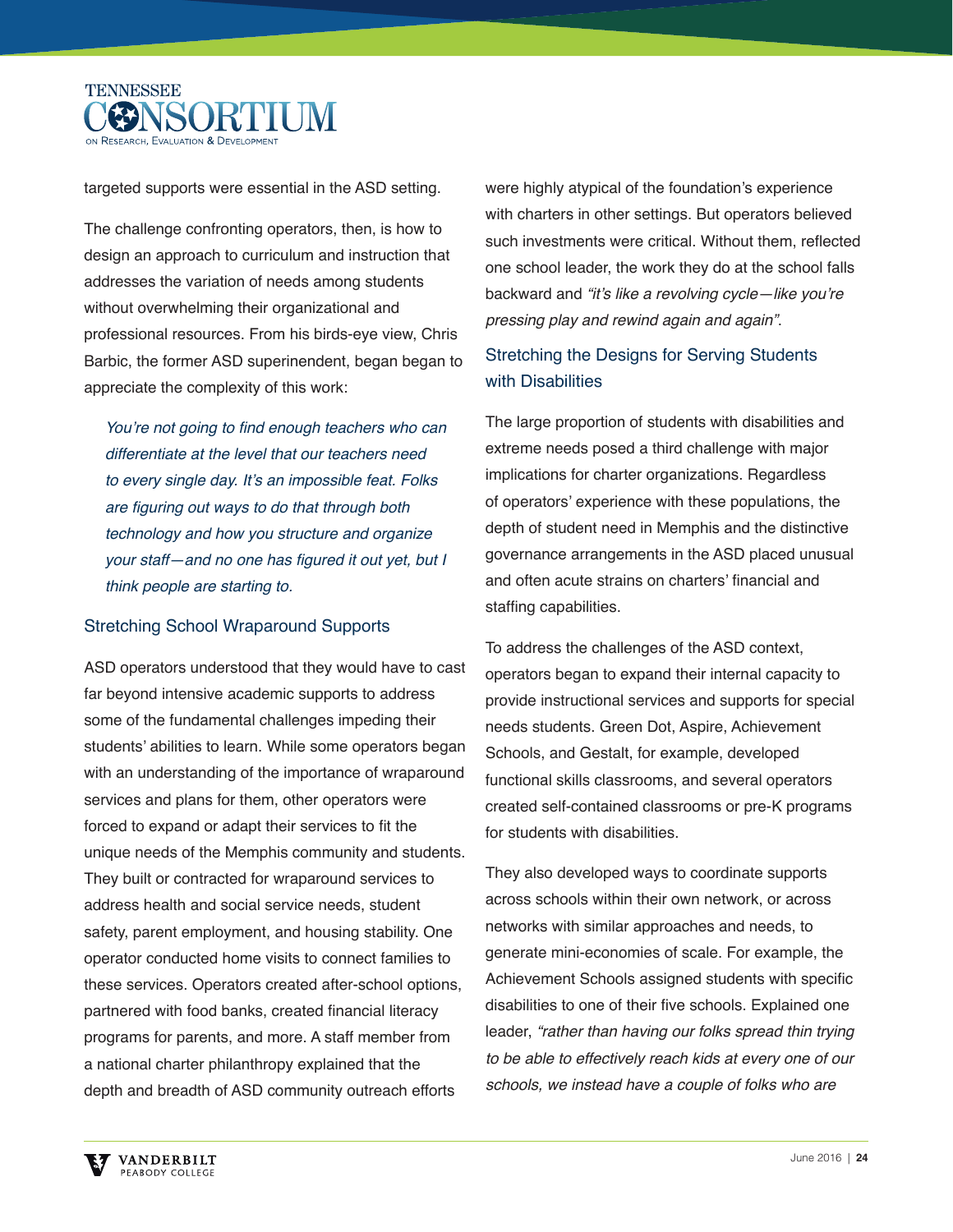

very strong...at just one school". The Achievement Schools, Green Dot, and Aspire agreed to share the costs of an enrichment teacher for gifted students rather than each having to pay one teacher for a small segment of their students.

While these efforts are promising, operators' varying levels of expertise and divergent needs complicates such efforts. For example, an early proposal to have the ASD provide a menu of services that operators would select on an as-needed basis was deemed

The model then has to recognize that if students have not affirmatively selected in, they have to have different ways of reaching them, of motivating them, of encouraging them to go above and beyond. —Malika Anderson, ASD superintendent

financially infeasible due to operators' highly varying requests and the difficulty of achieving an economically viable plan for any particular service. In the area of special education, this has meant that operators must continue at least some contracting with external providers. One operator developed their own services for students with severe behavioral disabilities but still had to secure approximately \$1 million to support external nursing and therapy for 20 students.

The ASD is also seeking to enhance special education resources for operators and modifying allocation mechanisms to cover services for students with the most severe needs. Specifically, the ASD created a formula to distribute IDEA dollars to operators based on the number of students they serve with the highest

needs; operators will pay for services for students in lower tiers with other funds (Public Impact, 2015). In addition, a philanthropy has agreed to match IDEA funds, as well as provide consultants, technical assistance, special education enrollment coordination, and advocacy for operators who elect to participate. These additional funds will certainly help to offset the considerable costs that providers have incurred, but the strategy is highly dependent on philanthropic largesse. A more sustainable strategy is needed for leveraging economies of scale in a highly decentralized system.

#### Stretching the Design for School Culture

ASD operators reported that many of their families did not actively select their school and were frequently unaware of the schools' behavioral norms and academic expectations. As we have discussed, this presented an unusual circumstance for charters that were used to having an elective population, as well as having the power to dismiss students who do not follow rules considered essential to a learning climate. ASD leaders cautioned operators that they would have to develop new ways of motivating and encouraging students and families to embrace a common set of values and behavioral norms, as Malika Anderson noted:

The model then has to recognize that if students have not affirmatively selected in, they have to have different ways of reaching them, of motivating them, of encouraging them to go above and beyond—without the stick of being able to kick them out...So if the student doesn't fit into your program, it doesn't mean the student changes, it means the program changes. That's different.

Operators responded to the challenge of a non-elective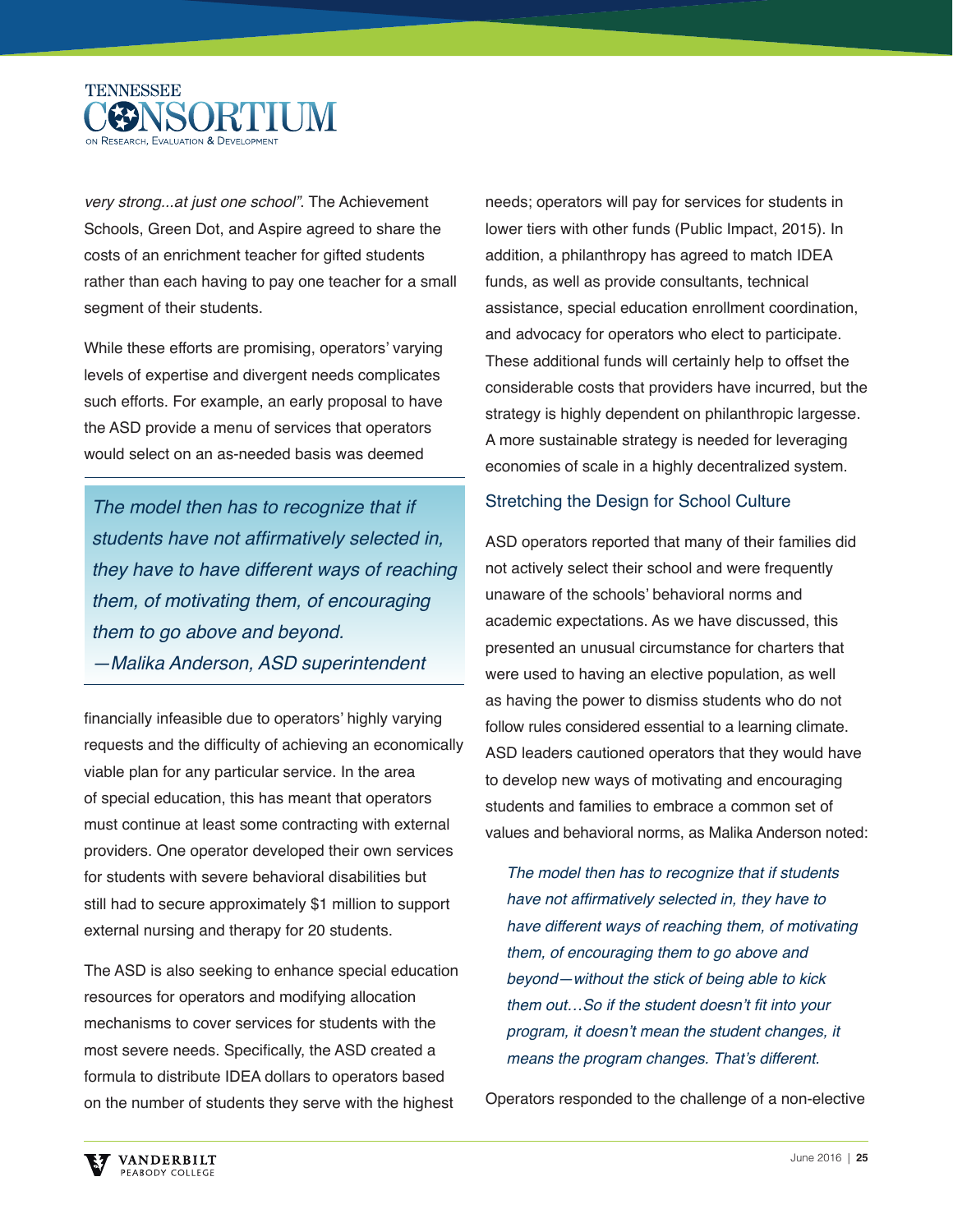

population in various ways. To encourage alternatives to expelling disruptive students, the Operator Advisory Council recommended a set of behavioral assessments and disciplinary practices for the preK-3 grades. The ASD offered professional development on the Positive Behavior Intervention Supports program, and the Achievement Schools network and Grad Academy Memphis adopted restorative justice practices to empower students to resolve conflicts. Moreover, the ASD and the Operator Advisory Council also sought to restrict exclusionary practices by collectively developing clear, voluntary guidelines. These adaptations may represent a change in the right direction; what is unambiguous, however, is that the task of inculcating shared norms is more complex for ASD operators than it is for typical charter school operators.

### Stretching Parent Engagement and Community **Outreach**

General resentment towards the ASD and anger about the removal of specific schools from local control meant that operators began their work with a deficit of community support. At the same time, many families

To build trust and support, operators launched more extensive outreach campaigns and developed new methods of soliciting parental buy-in and community understanding.

who attended ASD schools had not actively chosen their school. To build trust and support, operators launched more extensive outreach campaigns and developed new methods of soliciting parental buy-in and community understanding. This involved establishing and nourishing an array of institutional and personal relationships across key stakeholder groups in their neighborhoods and schools. All of these efforts required a considerable investment of staff time and resources.

For example, one CMO developed new formal structures within and across schools to generate regular parent input and guidance, and created more occasions for social interaction and celebration with families to establish the school as a community institution.

There are a couple of things that we did in addition to the kind of traditional things that we do at our (non-ASD) schools to engage families. Each school has an advisory school council and parents are officers; they meet monthly...We're creating a regional parent council…to have parents who know what's going on, can give us input, and also parents who are willing to speak up and say something about the school...if they're ever concerned. We also have a lot more community events at each school.

As this suggests, providers looked for new ways to communicate with families and solicit their buy-in. For example, after disappointing participation in traditional open houses, leaders of one network found that parents were much more enthusiastic about and more likely to attend sporting events. They strategically used these opportunities to communicate with parents about their programs and their students.

While attending such activities increases the burden on teachers, operators increasingly saw these activities as vital to their work in the ASD. Another charter official reported encouraging "teachers to step up and own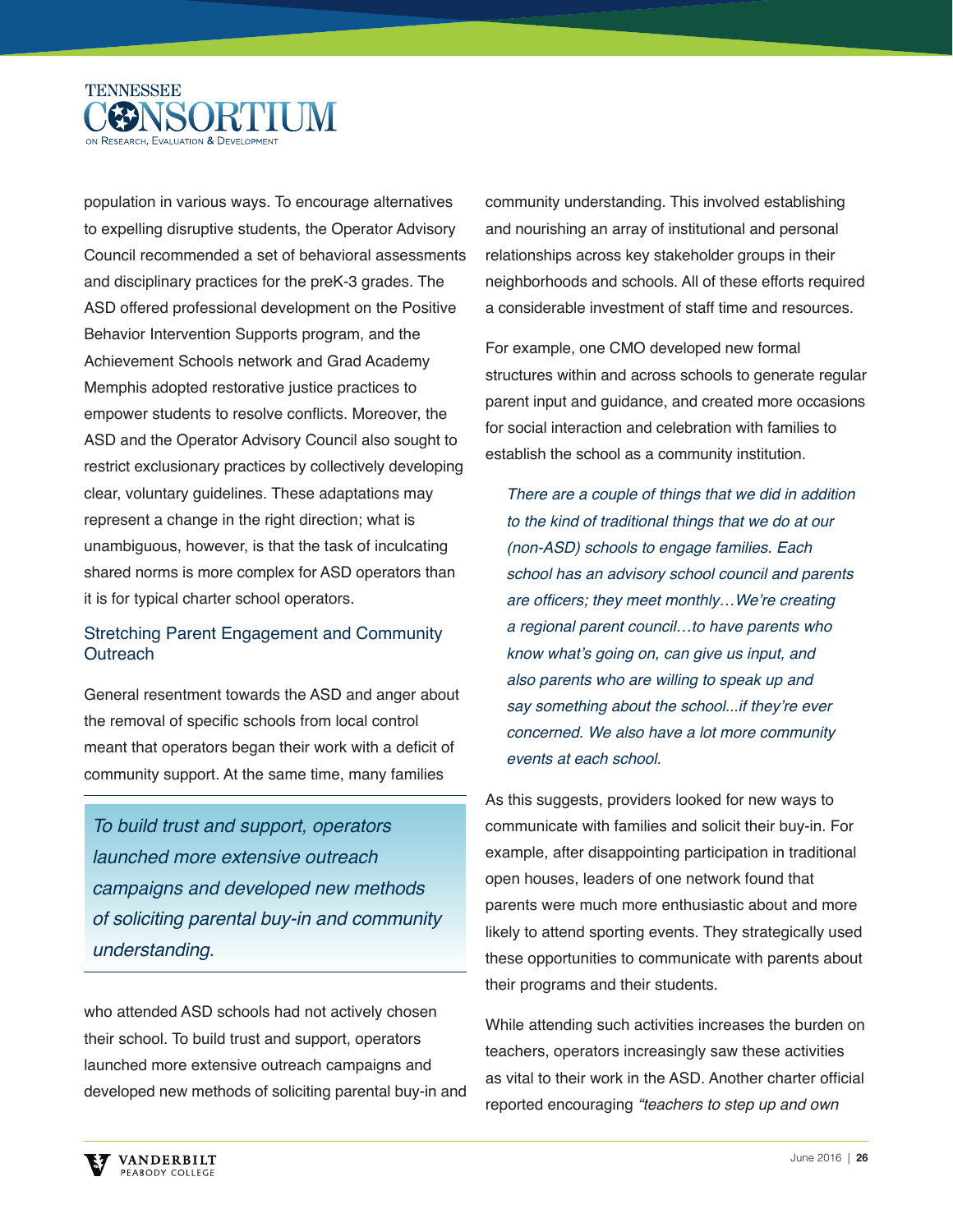

different events at the school," adding that although "it's hard in the beginning...it is not really optional. It's something that we have to prioritize". Thus, while some charter organizations may cut back on "the frill" of sports to focus their resources more intensively on academic endeavors, ASD operators sought to maintain or build nonacademic programs and assign teachers to these events. Moreover, charters did not simply rely on getting families to come to them, but instead deployed staff to go out into the community, using "the techniques" that you would to generate a great outcome at church," as one official noted, to develop relationships and pique greater interest in the schools.

Importantly, this work extended beyond parents to include a broader swath of the community. For example, Grad Academy Memphis dedicated a staff member to develop community partnerships with the local university, churches, businesses, and civic groups, and engaged in community walks to students' would create more positive perspectives on the charter work and help heal the wounds of state intervention. In the words of one CMO leader:

We have several relationships with local churches, alumni associations, and other neighborhood partners. The urgency now is making sure those partnerships are preserved because we're converting existing schools, and then we're adding grades to them. This dynamic of creating new traditions quickly is important. We want all stakeholders to continue to see the school, or start to see the school, in a new light, as a positive thing.

To be sure, such outreach efforts, and the face-to-face contact and programs that facilitated communication and engagement, were very labor and resource intensive. The investment in these initiatives stretched the attention of the charters across a wider, more diffuse array of purposes that diverted resources from

homes to hear parents' concerns and feedback. Several operators also believed that school turnaround required neighborhood turnaround writ large.

The investment in these initiatives stretched the attention of the charters across a wider, more diffuse array of purposes that diverted resources from school and classroom-level systems.

school and classroomlevel systems. At least three CMOs in our sample reported that they struggled to maintain a balance between outreach efforts and the

This belief led another CMO to purchase and clean up abandoned homes or lots near the school, and even to invest in building new housing. A different operator hired a local organization for its lawn work and other maintenance that employed neighborhood men.

In addition to the direct support provided through such outreach, many operators hoped that cultivating community relationships beyond students' families

imperative to build and consolidate a strong academic program. These examples represent the extent to which operators have embraced these challenges. But there is no doubt that the allocation of more staff, effort, and money to outreach and engagement taxes the capacity of organizations that already confront formidable educational challenges.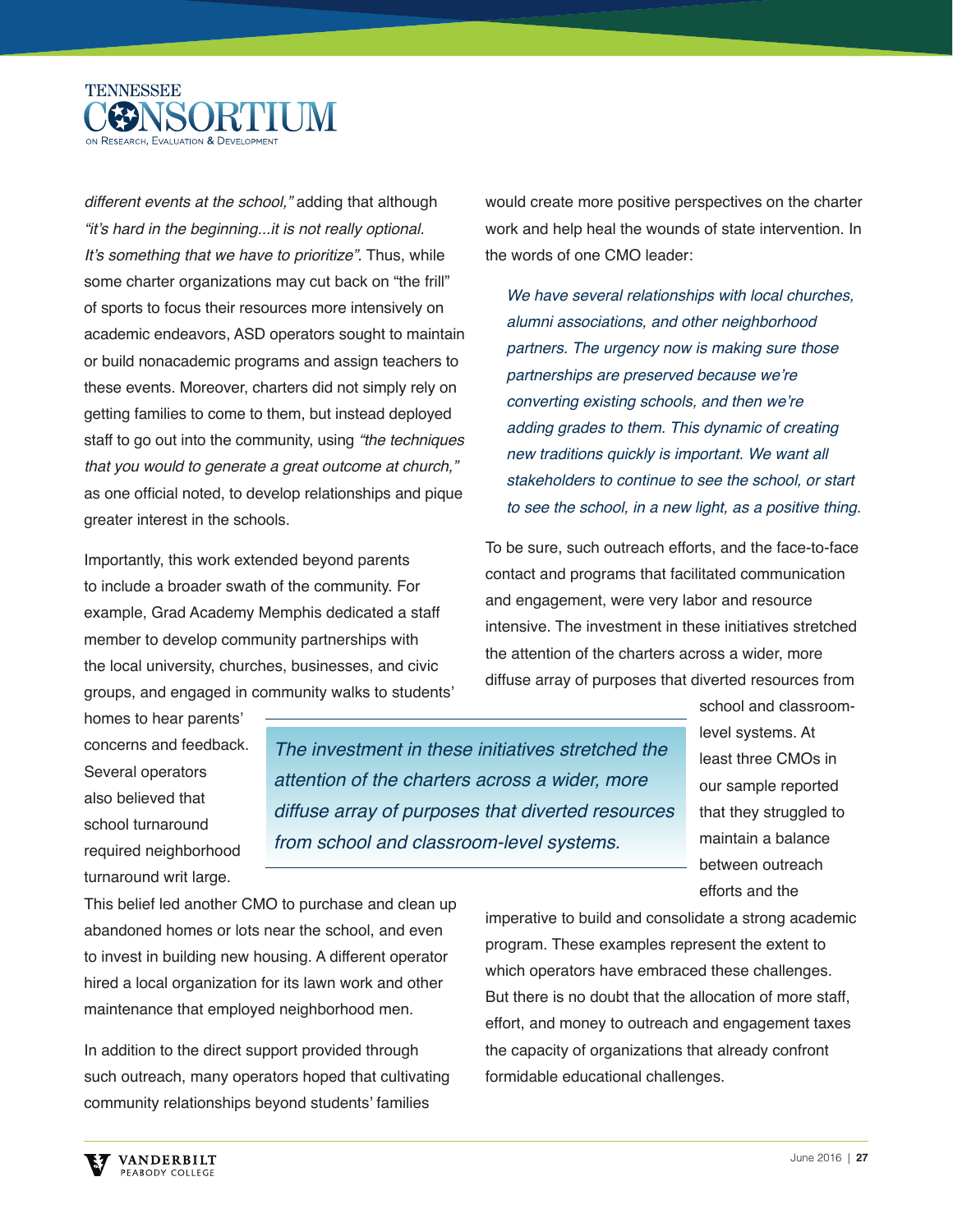

# V. FINAL REFLECTIONS

ASD operators were not were not naïve about the challenges that a turnaround environment in Tennessee might pose. Indeed, some had experience with turnaround work, and others had deep knowledge of and experience with the neighborhoods and communities they would be serving. Before opening in the ASD, they were informed about the rules of the game, such as the restrictions on choice and the zoned neighborhood enrollment system, as well as the depth of poverty and student need. But despite these challenges, the ASD presented CMOs with a rare opportunity to prove their mettle under the auspices of a district strongly dedicated to their success and aligned to the same managerial principles. Unlike many portfolio districts where internal resistance to various dimensions of charter schooling and autonomy are not infrequent (Bulkley, Henig, & Levin, 2010; Yatsko, Nelson, & Lake, 2013), ASD leaders were fully committed to providing their operators with as much freedom as law or regulation would allow and to maximizing their resources. In these and other ways, the ASD was an ideal charter turnaround environment.

Even so, the circumstances for operators have proved daunting. The conditions of turnaround in the ASD have demanded that they make considerable adaptations to their instructional and organizational designs. As we show here, operators' inability to control the timing of new student entry meant that their schools always had a population with highly varied levels of academic experience and exposure to operators' instructional treatment. This difference necessitated a more multifaceted instructional strategy

and set of interventions to address a wider spectrum of student learning needs. Student mobility and the absence of strong choice also made it more difficult for operators to consolidate a school culture and set behavioral expectations to support learning, and to secure parental buy-in. As Chris Barbic, the former ASD superintendent, opined, few could really anticipate the implications of a turnaround environment until they lived the experience:

The analogy is like driving a car. I mean, you can just sit in a driver's ed class, you can read about it in a book, you can talk about how to drive a car, but until you get behind the wheel of the car and actually start driving it, you don't really appreciate how hard it is to learn to drive a car. We could tell people it was hard, we could talk about how this was different than charter schools prior to this and how charter schooling was done. But until you open up the school and get the students and start understanding what the work is like, you just can't appreciate it.

While some might argue that the conditions for charters in the ASD put them on an even playing field with their public counterparts in high-poverty neighborhoods, the reality for ASD charters was in many ways more complex. ASD operators had to contend with many of the constraints that impede traditional schools yet without the benefits that a conventional district could provide. For one thing, traditional public schools have the advantage of being just that—traditional. Regardless of their performance, these schools and their employees have the imprimatur of long local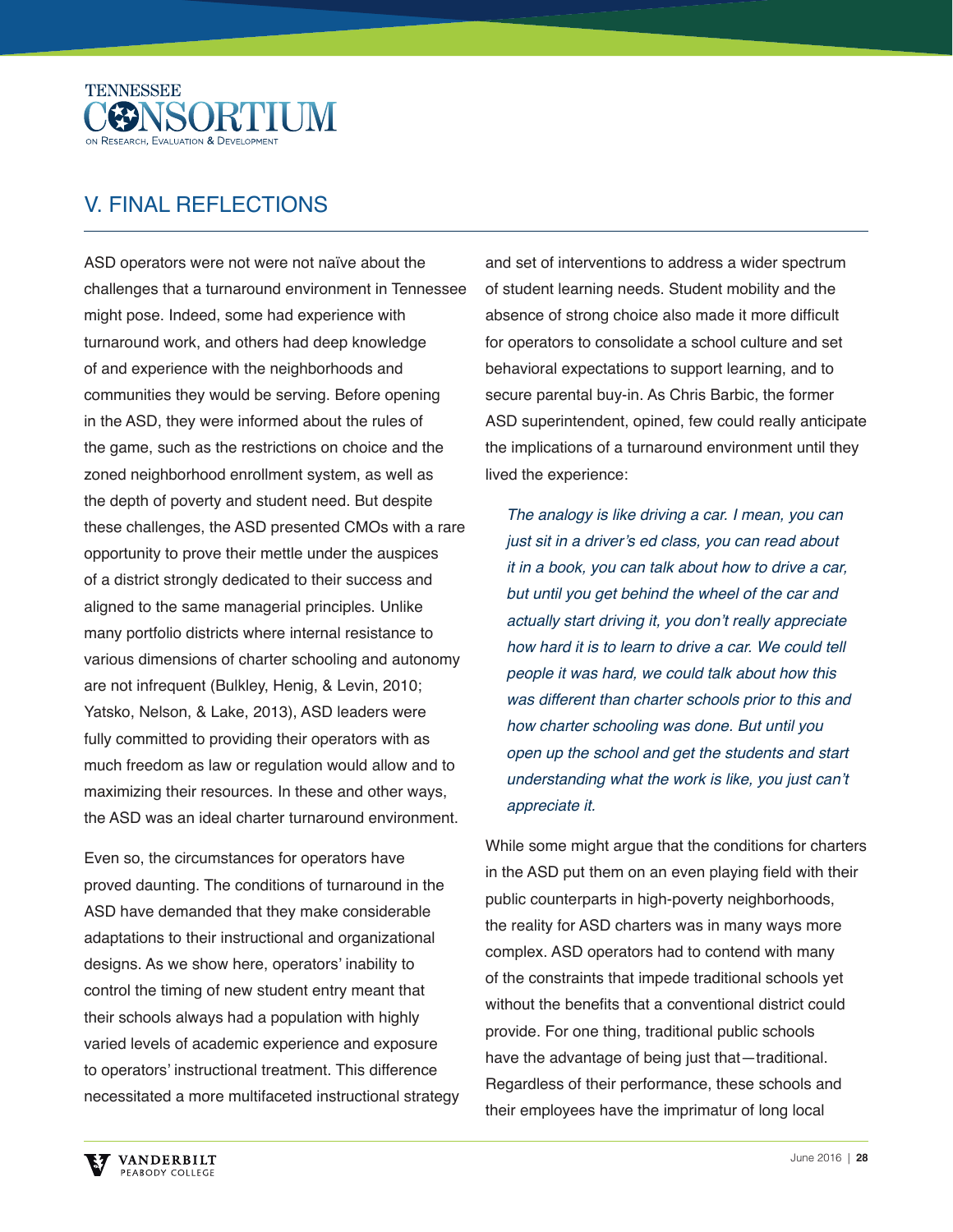

standing, and the social and political capital that accrues with this resident identity. As outsiders tainted by the perception of state takeover, nearly all ASD charters were cast with suspicion and did not enjoy this taken-for-granted status.

Similarly, being located in an unusual institutional space made ASD operators dependent on a school district where factions could be indifferent, if not hostile, to their success. As we have shown, although the ASD had considerable statutory authority, SCS retained substantial control and informal power that left operators vulnerable to its decisions about neighborhood zoning, school phase-ins, and the pool of priority schools to which they could be matched. Charters' work and potential were also influenced by SCS' inaction, particularly by the district's decision not to develop a common application system or

Moreover, the structure and ideology of the ASD meant that virtually the entire burden of overcoming these challenges was delegated to providers who themselves vary in their capacity and experience.

common school accountability framework. The ASD case for the mutual benefits that could accrue from such collaboration was again weakened by its status as a state-run turnaround district in a community with an elected school board that was wary of the intentions of these outsiders and their impact on local schools and employment. Furthermore, the ASD's ability to maneuver was hampered by operators' slow improvement and their weak student performance relative to SCS iZone schools.

These factors, coupled with the ASD's status as a start-up portfolio district with a passionate commitment to decentralization, had direct consequences for charters grappling to meet the severe and variable social, emotional, and academic needs of their student populations.

Portfolio management models in established districts have extant infrastructure and the relative economic advantages of scale, which better positions them to provide or absorb some of the financial risks of extraordinary services. As a start-up, the ASD did not have this foundation or a sufficient number of schools to feasibly assume these risks, and by design the ASD avoided the kind of central systems that could coordinate needed resources. Moreover, the structure and ideology of the ASD meant that virtually the entire burden of overcoming these challenges was delegated to providers who themselves vary in their capacity

and experience.

In special education and other domains, the ASD charters initiated numerous changes and made extensive efforts to respond to these instructional and organizational demands. They added or reallocated resources to expand their own special education classrooms, and collaborated with

other operators to leverage greater efficiencies. They reorganized assessment and instruction, introduced computer-assisted learning, added wraparound services for students and families, and developed new strategies for communicating with parents and building trust in their neighborhood communities. These adaptations are reminiscent of a handful of successful comprehensive school reform initiatives that also lacked the advantages of schools of choice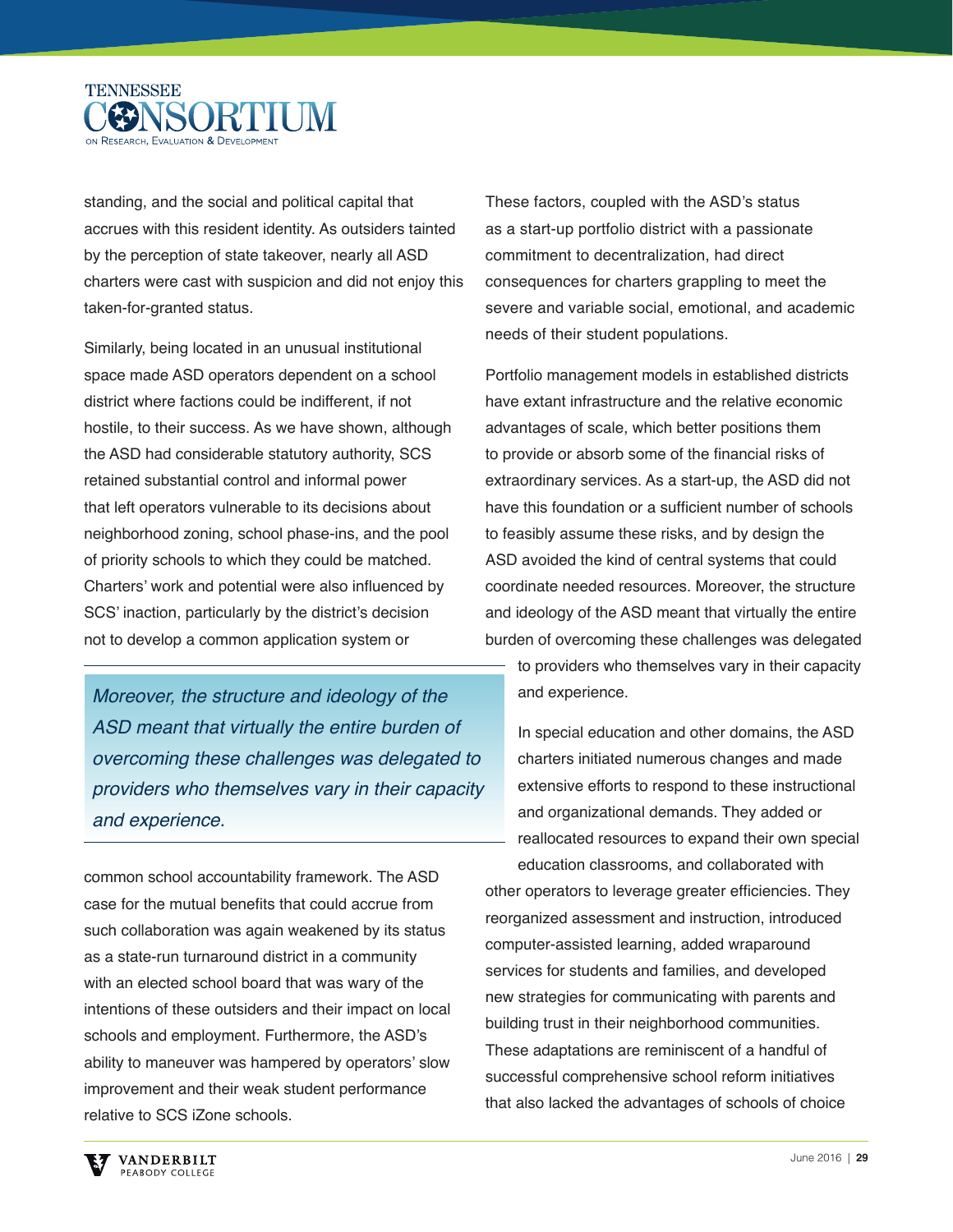

but compensated with highly sophisticated designs for teaching, learning, and leadership (Cohen et al., 2014). The most successful of these comprehensive school reforms demonstrated effects that dwarf the vast majority of reform efforts (Rowan et al., 2009).

These adaptations and expansions reflect a deep commitment to carrying out the work of turnaround and finding solutions to the challenges. But they do come at a cost, and not merely financial ones. Whereas charters usually have the leverage to

many of the challenges discussed here. ASD and charter leaders continue their efforts to carve out the kind of political and social space they need to restore community confidence in their efforts and sustain their strategy for education reform. Some ASD operators bring a tremendous amount of institutional knowledge and experience that is reflected not just in passion, but also in thoughtful strategies to improve teaching and learning. If these models can be adapted to the environment of the ASD, students, families, and

> neighborhoods all stand to gain.

tighten their focus, these circumstances led them to expand their goals and scope of activity. Without casting any judgment about the quality, "innovativeness," or

These adaptations and expansions reflect a deep commitment to carrying out the work of turnaround and finding solutions to the challenges. But they do come at a cost, and not merely financial ones.

But the turnaround space for charters is indisputably different from their usual circumstances, and as such calls for a

efficacy of these initiatives, one cannot help but notice that this diffusion of purpose is similar to their districtled counterparts—and is a feature that researchers have long cited as a source of weakness in traditional public schooling (e.g. Powell, Farrar, & Cohen, 1985). That weakness may not be the ultimate result here, as the more successful comprehensive school reforms demonstrate, but guarding against that dilution of core goals is certainly a caution worth noting.

Finally, we observe that the enthusiasm for an ASDstyle turnaround district by charter advocates and policymakers in several states continues unabated. The philanthropic and nonprofit sectors remain strong supporters of the turnaround work, and have stepped in to provide additional resources and expertise around very different type of schooling operation. As Chris Barbic cautioned, playing in the "big leagues" of school turnaround is incredibly challenging and is not suitable for every charter organization:

Three years ago we would have been in sell mode as to why you need to come here. When I'm talking to people now, I'm like, this is the big leagues. If you want to play the equivalent to basketball for the Kentucky Wildcats where every single game is huge, it's a circus, you're under intense scrutiny, the pressure to perform is incredible. Some people love that and love the challenge of that…I think the pitch now is if you think you're ready for the big leagues, come to Memphis.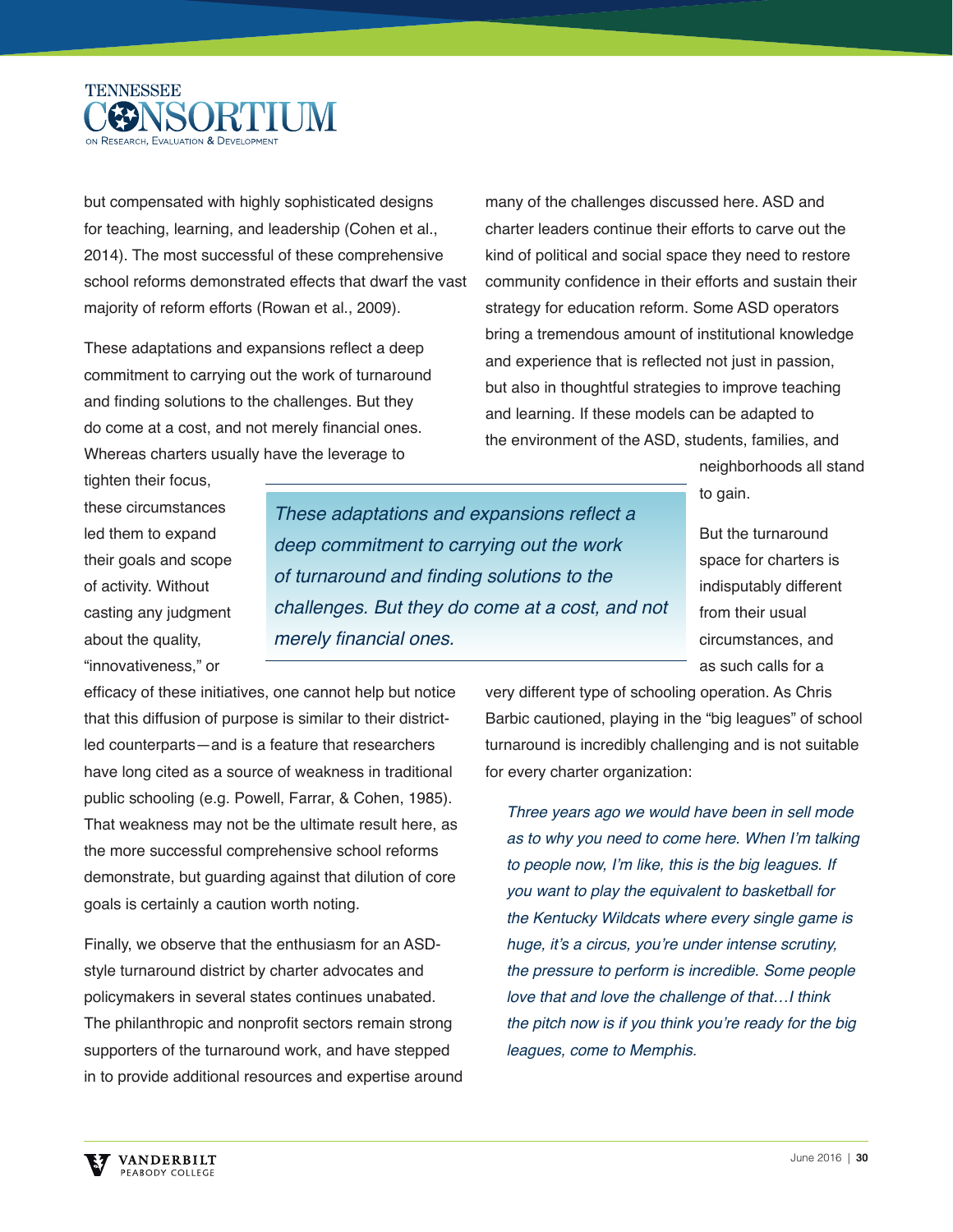

### **References**

- Bachofer, S. (2014). How charter schools can help districts and change the debate. CUNY Institute for Education Policy, July 3, 2014.
- Bifulco, R., & Ladd, H. F. (2005). Institutional change and coproduction of public services: the effect of charter schools on parental involvement. Journal of Public Administration Research and Theory, Oxford University Press.
- Bulkley, K. E., Henig, J. R., & Levin, H. M. (2010). Between public and private: Politics, governance, and the new portfolio models for urban school reform. Cambridge, MA: Harvard University Press.
- Burnette, D. (2014, December 31). Best of 2014: Colocation presents hurdles, opportunities. Chalkbeat Tennessee.
- Center for Research on Educational Outcomes. (2013). National charter school study 2013. Stanford, CA: CREDO.
- Center for Research on Educational Outcomes. (2009). National charter school study 2009. Stanford, CA: CREDO.
- Chubb, J. E., & Moe, T. M. (1990). Politics, markets and America's schools. Washington, DC: Brookings Institute Press.
- Cohen, D., Peurach, D. J., Glazer, J. L., Gates, K., & Goldin, S. (2014). Improvement by design. Chicago IL: University of Chicago Press.
- Democracy Builders (2015) No Seat Left Behind: The Unfilled Potential of Empty Seats in Charter Schools New York, NY: Democracy Builders.
- Dries, B. (2015, March 25). YES Prep says no to Memphis school. Memphis Daily News, 130(58).
- Duncan, A. (2009). Turning around the bottom five percent. Speech to the National Alliance for Public Charter Schools Conference. Retrieved on April 2, 2016, from http://www2.ed.gov/news/speeches/2009/06/06222009. html
- Ervin, R. A. (2008). Considering Tier 3 within a Response-to-Intervention Model. RTI Action Network.
- Friedman, M. A. (1955). "The Role of Governments in Education," in R.A. Solo (ed). Economics and the Public Interest. New Brunswick: Rutgers University.
- Glazer, J., & Egan, C. (2016). The Tennessee Achievement School District: Race, history, and the dilemma of public engagement. Tennessee Consortium on Research, Evaluation & Development.
- Glazer, J. L., Massell, D., & Malone, M. (2015). Research into Tennessee's achievement school district: Autonomy, incentives, and guidance for providers. Tennessee Consortium on Research, Evaluation and Development.
- Government Accountability Office. (2012). Charter schools: Additional federal attention needs to help protect access for students with disabilities, Washington, DC: GAO.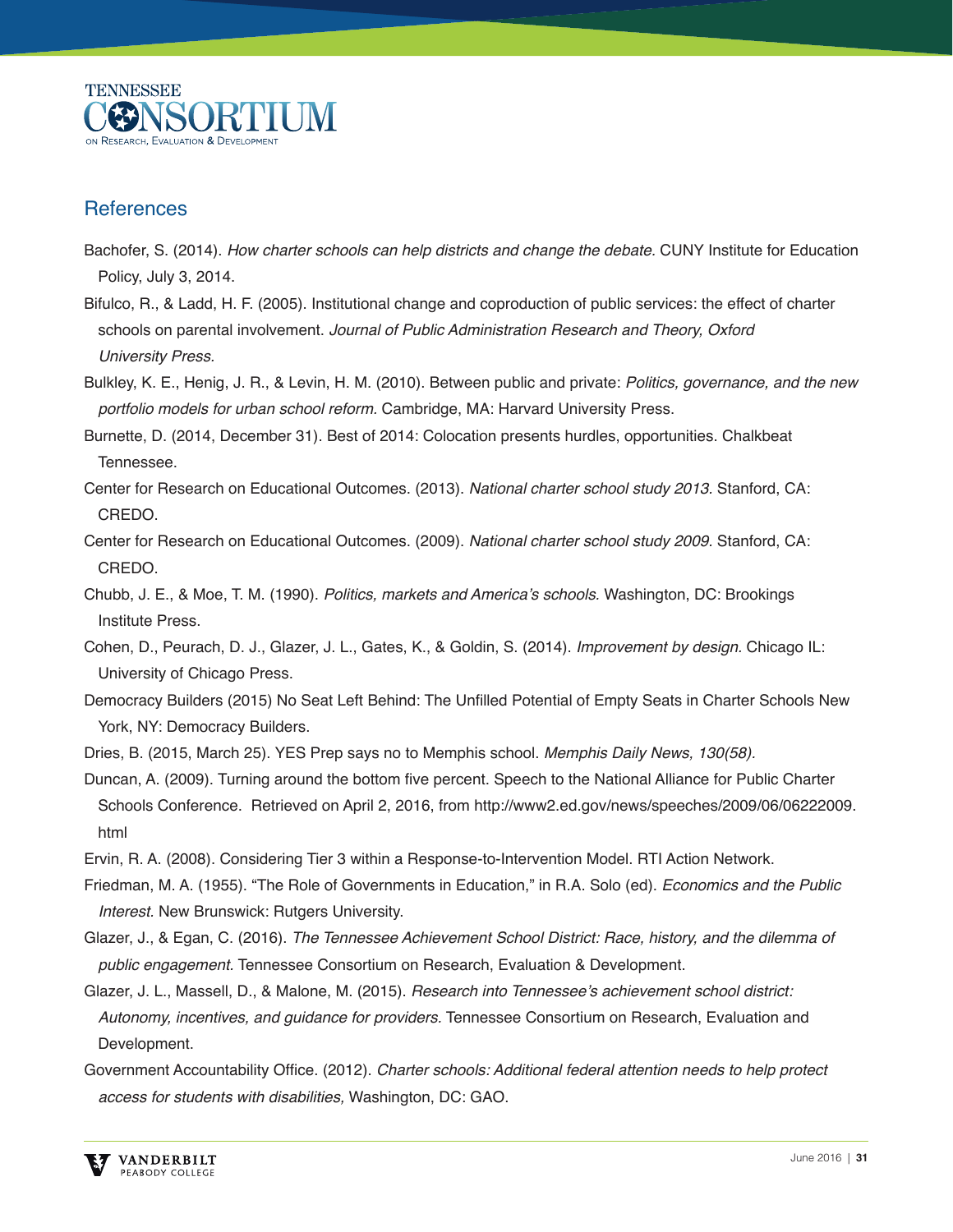

- Goldring, E., & Hausman, C. (1999). Reasons for parental choice in urban schools. Journal of Education Policy, 4(5), 469-490.
- Gross, B., & Lake, R. (2014). Special education in charter schools: What we've learned and what we still need to know. Seattle, WA: Center on Reinventing Public Education.
- Groth, L., & Malone, M. (2016). "CMO evaluations and accountability in a state-run turnaround district," paper presented at the American Education Research Association Annual Meeting, Washington, DC, April, 2016.
- Hill, P. & T. Maas (2015) Backfill in charter high schools: Practices to learn from and questions to be answered. Seattle, WA: Center on Reinventing Public Education.

Henry, G., Zimmer, J., Attridge, J., Kho, A., & Viano, S. (2014). Teacher and student migration in and out of Tennessee's achievement school district. Tennessee Consortium on Research, Evaluation and Development.

Hoxby, C. M., ed. (2003). The economics of school choice. Chicago: University of Chicago Press.

- Jabbar, H., Lalonde, P., DeBray, E., Scott, J., & Lubienski, C. (2014). How policymakers define "evidence": The politics of research use in New Orleans. Policy Futures in Education, 12(8), 1013-1027.
- Joachim, A., & Murphy, P. J. (2013). The capacity challenge: What it takes for state education agencies to support school improvement. Center on Reinventing Public Education.
- Kim, J., Field, T., & Hargrave, E. (2015). The Achievement School District: Lessons from Tennessee. Chapel Hill, NC: Public Impact, and New Orleans, LA: New Schools for New Orleans. Retrieved from http:// achievementschooldistrict .org/publications/
- Kleitz, B., Weiher, G. R., Tedin, K., & Matland, R. (2000). Choice, charter schools, and household preferences. Social Science Quarterly, 81, 846-849.
- Lacireno-Paquet, N., Holyoke, T. T., Moser, M., & Henig, J. (2002). Creaming versus cropping: Charter school enrollment practices in response to market incentives. Educational Evaluation and Policy Analysis, 24(2), 145-158.
- Lake, R., & Hill, P. (2009). Performance management in portfolio school districts. Seattle, WA: Center on Reinventing Public Education.
- Martinez, V., Thomas, K., & Kemerer, F. (1994). Who chooses and why: A look at five choice plans. Phi Delta Kappan, 9, 678-681.
- McCall, J. (2014). Open letter to the Memphis Community. Retrieved on December15, 2015, from http://www. kippmemphis.org/apps/news/show\_news.jsp?REC\_ID=329559andid=1
- McDermott, K.A. (1999). Controlling public education: Localism versus equity. Studies in Government and Public Policy. Lawrence, KS: University Press of Kansas.
- Miron, G., & Urschel, J. L. (2010, June). Equal or fair? A study of revenues and expenditures in American charter schools. Boulder and Tempe: Education and the Public Interest Center & Education Policy Research Unit. Retrieved at http://nepc.colorado.edu/files/EMO-RevExp.pdf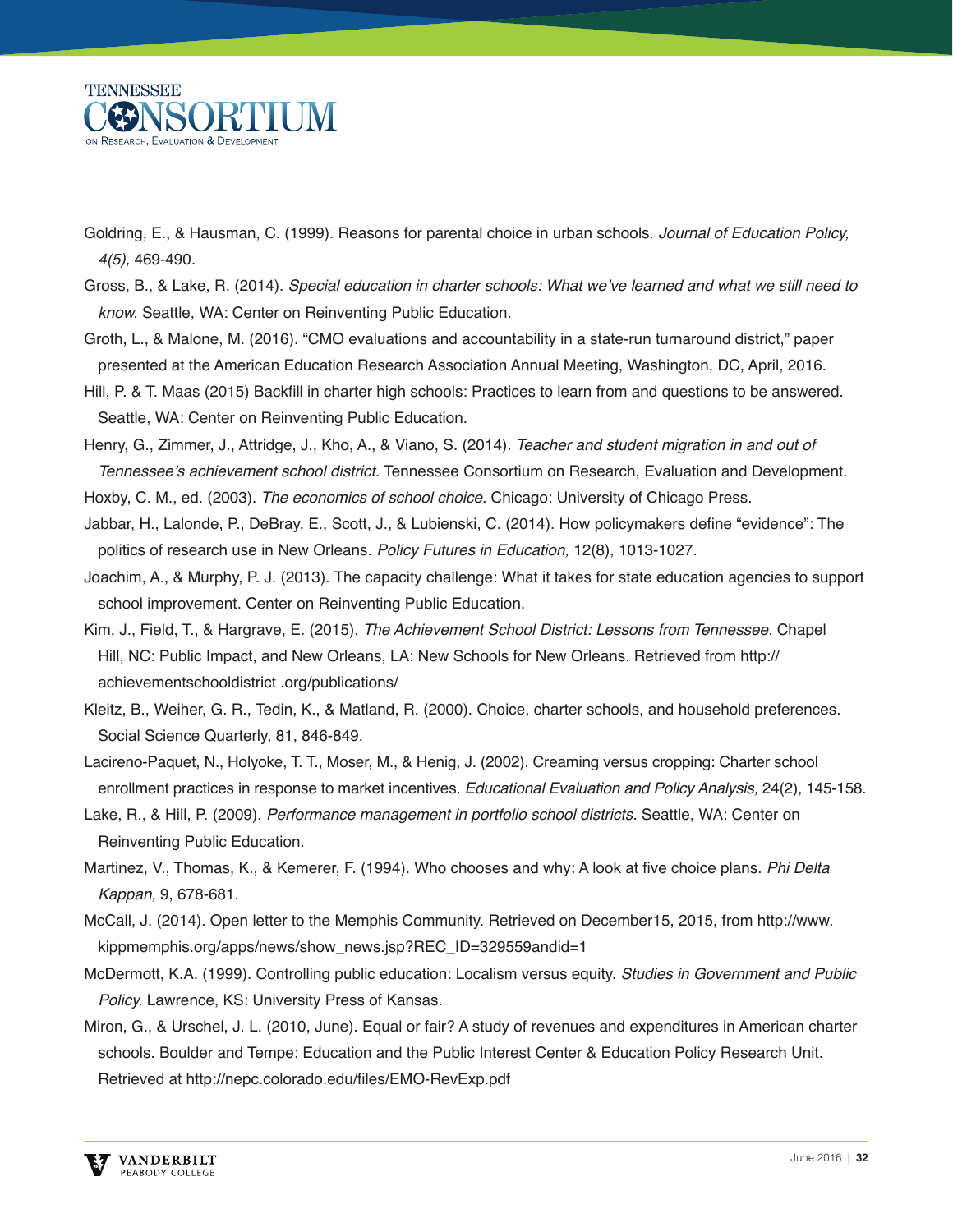

- Orfield, G., & Frankenberg, E. (2013) Educational delusions? Why choice can deepen inequality and how to make schools fair. Berkeley, CA: University of California Press.
- Pignolet, J. (2016, April 18). SCS plan would by-pass ASD school in Raleigh. The Commercial Appeal. Retrieved on April 18, 2016, from http://www.commercialappeal.com/news/schools/scs-plan-would-bypass-asd-in-oneneighborhood-30c546c9-e918-6397-e053-0100007fc091-376092841.html
- Powell, A.G., Farrar, E., & Cohen, D. K. (1985). The shopping mall high school: Winners and losers in the educational marketplace. Boston, MA: Houghton Mifflin.
- Rotberg, I. C. (2014). Charter schools and the risk of increased segregation. Phi Delta Kappan, 95(5), 26–31.
- Rowan, B., Correnti, R., Miller, R., & Camburn, E. (2009). School improvement by design: Lessons from a study of comprehensive school reform programs. CPRE Research Reports. Retrieved from http://repository.upenn.edu/ cpre\_researchreports/54
- Rutgers Institute for Education Law and Policy. (2002). 50-state report on accountability, state intervention and takeover. Retrieved on April 2, 2016, from http://ielp.rutgers.edu/docs/developing\_plan\_app\_b.pdf
- Sims, P., & Rossmeier, V. (2015). The state of public education in New Orleans. Cowen Institute for Public Education Initiatives, Tulane University.
- Smith, N. (2015). Redefining the school district in America. Washington, DC: The Thomas B. Fordham Institute.
- Smrekar, C., & Goldring, E. (1999). School choice in urban America: Magnet schools and the pursuit of equity. New York: Teachers College Press.
- Tennessee Department of Education. (2015). Charter schools annual report 2015. Nashville, TN: Office of Research and Policy, Tennessee Department of Education.
- Therriault, S. B. (2015). A new approach to school turnaround: Charter operators managing district schools. Washington, DC: American Institutes for Research.
- Tuttle, C. C., Gleason, P., Knechtel, V., Nichols-Barrer, I., Booker, K., Chojnacki, G., Coen, T., & Goble, L. (2015). Understanding the effect of KIPP as it scales, volume I: Impact on achievement and other outcomes. Washington, DC: Mathematica Policy Research, Inc.
- Yatsko, S., Nelson, E. C., & Lake, R. (2013). District-charter collaboration compact: Interim report. Seattle, WA: Center on Reinventing Public Education.